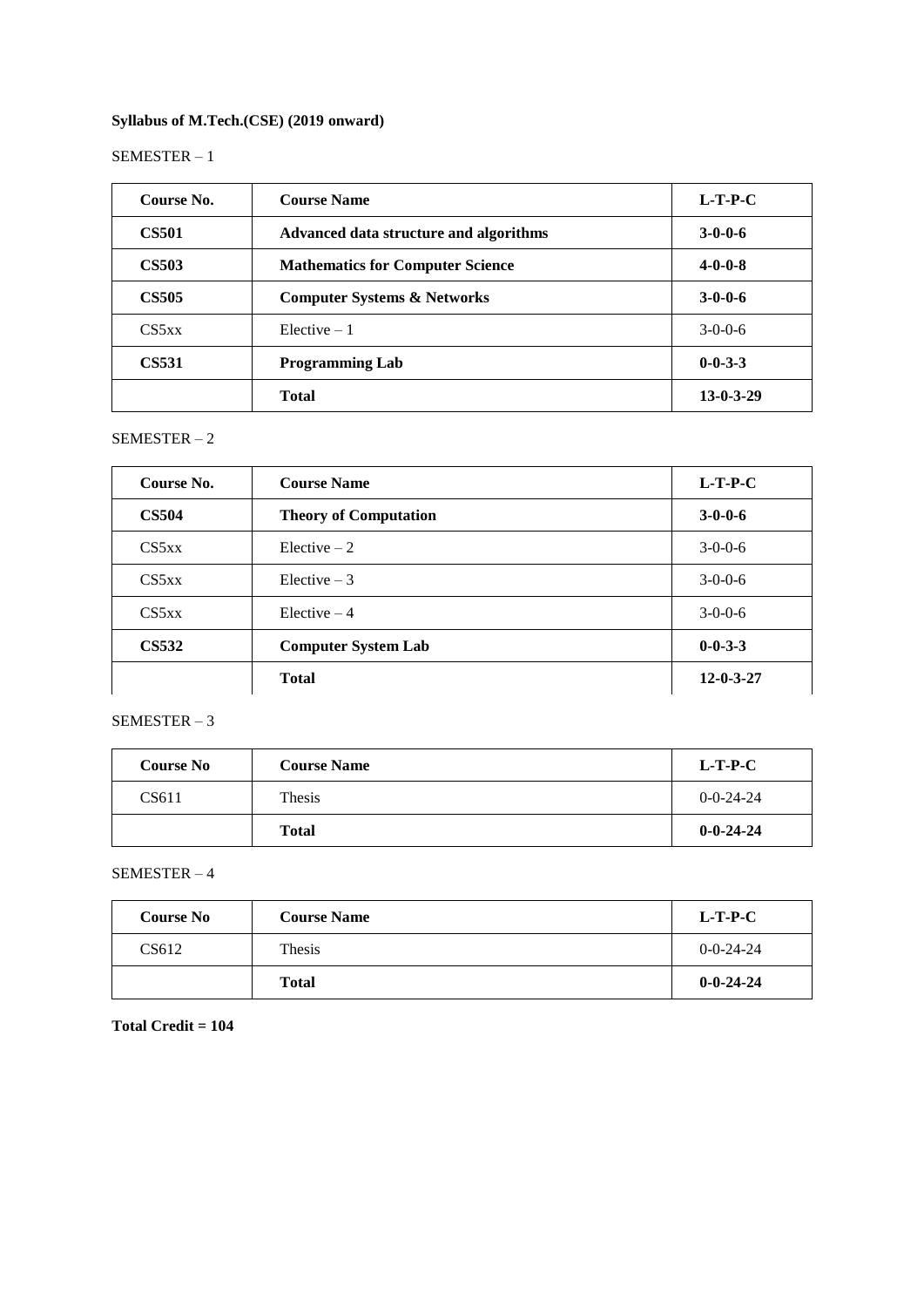## **Department Electives**

| Course<br>ID  | <b>Course Name</b>                                        | <b>Credit</b> |
|---------------|-----------------------------------------------------------|---------------|
| CS 512        | Optimization methods                                      | 6             |
| CS 514        | Computation number theory & cryptography                  | 6             |
| CS 516        | Information & randomness                                  | 6             |
| <b>CS 518</b> | Advanced operating systems                                | 6             |
| <b>CS 520</b> | Information transmission & security                       | 6             |
| CS 522        | Topics in networks                                        | 6             |
| CS 524        | Web development technologies                              | 6             |
| CS 526        | Computer & network security                               | 6             |
| <b>CS 528</b> | Wireless networks                                         | 6             |
| CS 530        | Linux Kernels: Implementation & security                  | 6             |
| CS 532        | Enterprise systems                                        | 6             |
| CS 534        | Performance modelling of communication & computer systems | 8             |
| CS 536        | Principles of robotics                                    | 6             |
| CS 538        | Intelligences systems & interfaces                        | 6             |
| CS 540        | Pattern recognition                                       | 6             |
| CS 542        | Artificial intelligence                                   | 6             |
| <b>CS 544</b> | Fundamental of information retrieval                      | 8             |
| CS 546        | Digital Watermarking                                      | 6             |
| <b>CS 548</b> | Steganography                                             | 6             |
| <b>CS550</b>  | Video Processing                                          | 6             |
| CS552         | <b>Natural Language Processing</b>                        | 6             |
| CS554         | Cloud Computing                                           | 6             |
| <b>CS556</b>  | <b>Big Data</b>                                           | 6             |
| CS 511        | Parallel algorithms                                       | 6             |
| CS 513        | Computational geometry                                    | 6             |
| CS 515        | Structural complexity                                     | 6             |
| CS 517        | Hierarchical memory algorithm                             | 6             |
| CS 519        | Logic in computer science                                 | 6             |
| CS 521        | Learning with Kernels                                     | 6             |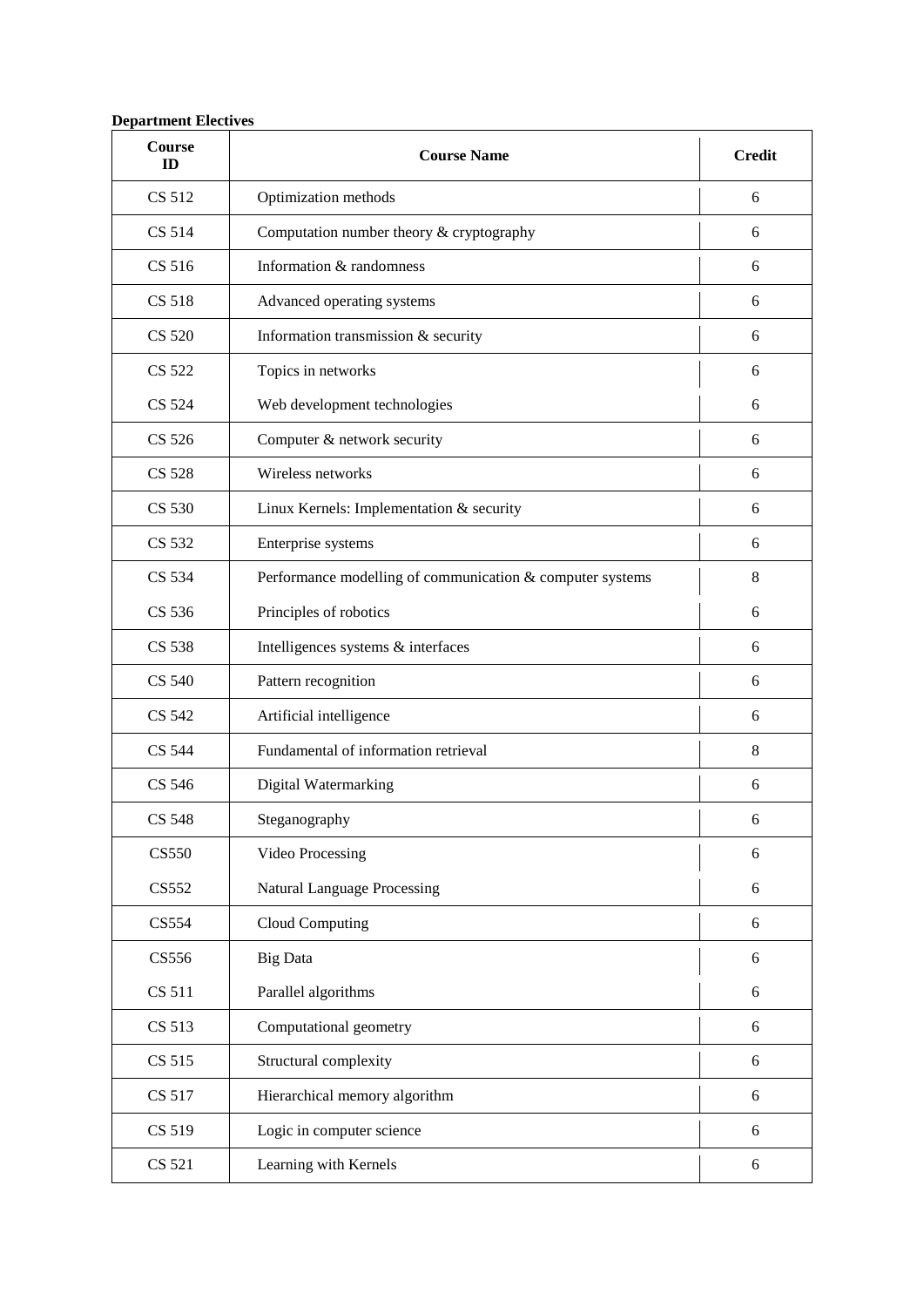| CS 523        | Computational topology                 | 6 |
|---------------|----------------------------------------|---|
| CS 525        | Advanced computer architecture         | 6 |
| CS 527        | Formal methods for system verification | 6 |
| CS 529        | Semantics for programming languages    | 6 |
| CS 531        | Functional & logic programming         | 6 |
| CS 533        | Advanced compilers                     | 6 |
| CS 535        | Distributed systems                    | 6 |
| CS 537        | Internet protocols                     | 6 |
| CS 539        | Wireless sensor networks               | 6 |
| CS 541        | Multimedia systems                     | 6 |
| CS 543        | Machine learning                       | 6 |
| CS 545        | Data mining                            | 6 |
| CS 547        | Human computer interaction             | 8 |
| <b>CS 549</b> | Computational system biology           | 6 |
| CS 551        | <b>Digital Image Processing</b>        | 6 |
| CS 553        | Mobile robotics                        | 6 |
|               |                                        |   |

| <b>CS501</b>        | <b>ADVANCED DATA STRUCTURES &amp; ALGORITHMS</b>                                                            | $3 - 0 - 0 - 6$ |
|---------------------|-------------------------------------------------------------------------------------------------------------|-----------------|
| Pre-requisites: Nil |                                                                                                             |                 |
|                     | Syllabus : Review of Basic Concepts, Asymptotic Analysis of Recurrences. Randomized Algorithms.             |                 |
|                     | Randomized Quicksort, Analysis of Hashing algorithms. Algorithm Analysis                                    |                 |
|                     | Techniques - Amortized Analysis. Application to Splay Trees. External Memory ADT - B-Trees. Priority Queues |                 |
|                     | and Their Extensions: Binomial heaps, Fibonacci heaps, applications to Shortest                             |                 |
|                     | Path Algorithms. Partition ADT: Weighted union, path compression, Applications to MST. Algorithm Analysis   |                 |
|                     | and Design Techniques. Dynamic Programming-Bellman-Ford, Greedy Algorithms.                                 |                 |
|                     | Network Flows-Max flow, min-cut theorem, Ford-Fulkerson, Edmonds-Karp algorithm, Bipartite Matching, NP-    |                 |
|                     | Completeness and Reductions.                                                                                |                 |
| Texts:              |                                                                                                             |                 |
|                     | 1. T H Cormen, C E Leiserson, R L Rivest and C Stein, Introduction to Algorithms, MIT Press, 2001.          |                 |
|                     | 2. M A Weiss, Data Structures and Problem Solving Using Java, Addison-Wesley, 1997.                         |                 |
| References:         |                                                                                                             |                 |
|                     | 1. A M Tannenbaum, Y Langsam and M J Augenstein, Data Structures Using C++, Prentice Hall India, 1996.      |                 |
|                     | 2. A H Aho, J E Hopcroft and J Ullman, Data Structures and Algorithms, Addison-Wesley, 1987.                |                 |
|                     | 3. Robert Sedgewick, Algorithms in C++ Parts 1-4, Pearson Education, Third Edition, 1998.                   |                 |

4. Robert Sedgewick, Algorithms in C++ Part 5, Pearson Education, Third Edition, 2002.

| CS502               | <b>MATHEMATICS FOR COMPUTER SCIENCE</b> | 4-0-0-8 |
|---------------------|-----------------------------------------|---------|
| Pre-requisites: Nil |                                         |         |

*Syllabus :* Review of sets, functions, relations; Logic: formulae, interpretations, methods of proof in propositional and predicate logic; Number theory: division algorithm, Euclid's algorithm, fundamental theorem of arithmetic, Chinese remainder theorem; Combinatorics: permutations, combinations, partitions, recurrences, generating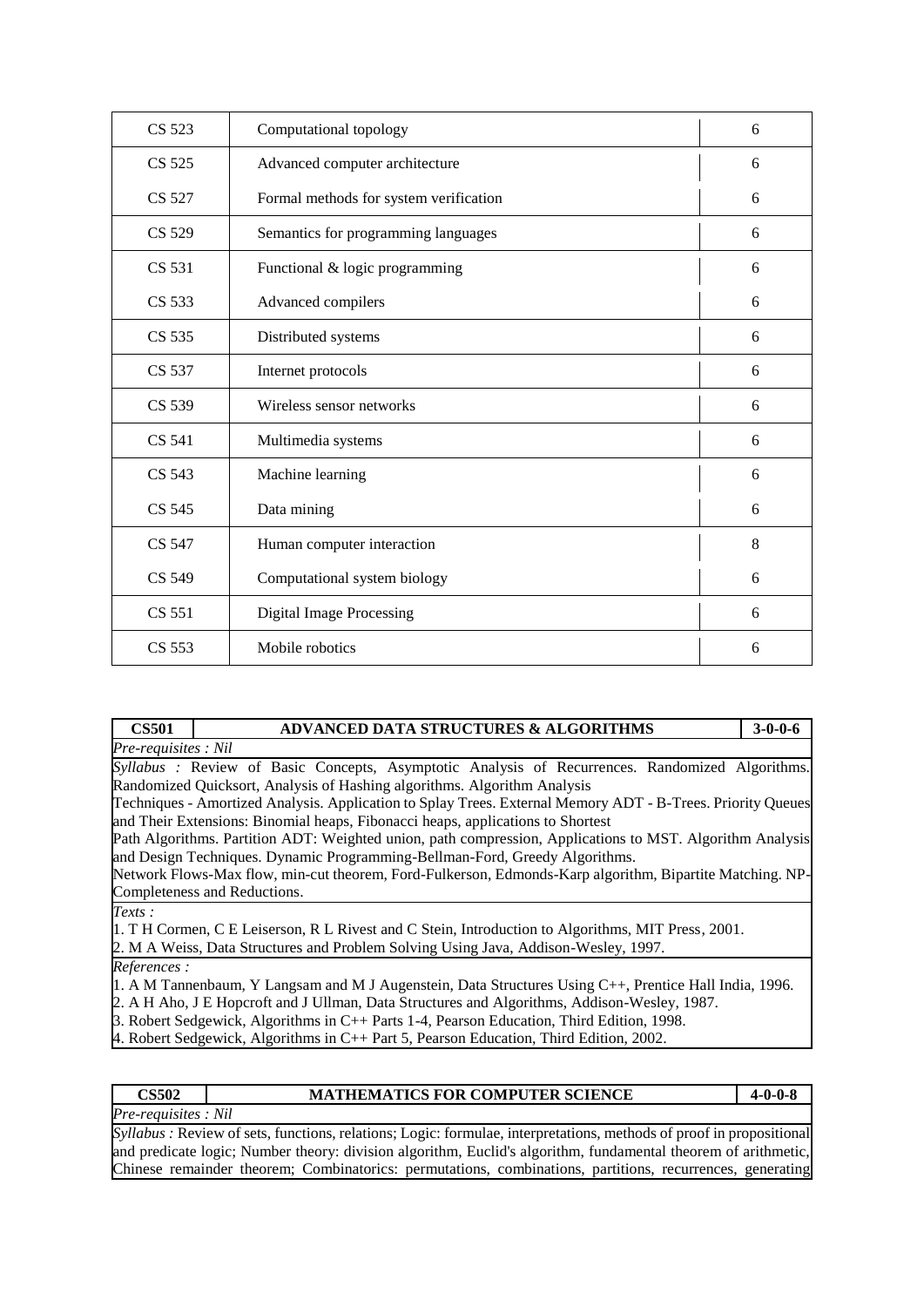functions; Graph Theory: isomorphism, complete graphs, bipartite graphs, matchings, colourability, planarity; Algebraic Structures: semigroups, groups, subgroups, homomorphisms, rings, integral domains, fields, lattices and boolean algebras; Linear algebra: system of linear equations, matrices, vector spaces, linear transformations, Eigen vectors, diagonalization; Probability: conditional probability, random variables, probability distributions, Markov's inequality, Chebyshev and Chernoff Bounds.

*Texts :* 

1. C L Liu, Elements of Discrete Mathematics, 2/e, Tata McGraw-Hill, 2000.

2. R C Penner, Discrete Mathematics: Proof Techniques and Mathematical Structures, World Scientific, 1999. *References :* 

1. R L Graham, D E Knuth, and O Patashnik, Concrete Mathematics, 2/e, Addison-Wesley, 1994.

2. K H Rosen, Discrete Mathematics & its Applications, 6/e, Tata McGraw-Hill, 2007.

3. J L Hein, Discrete Structures, Logic, and Computability, 3/e, Jones and Bartlett, 2010.

4. N Deo, Graph Theory, Prentice Hall of India, 1974.

5. S Lipschutz and M L Lipson, Schaum's Outline of Theory and Problems of Discrete Mathematics, 2/e, Tata McGraw-Hill, 1999.

**CS503 COMPUTER SYSTEMS AND NETWORKS 3-0-0-6**

*Pre-requisites : Nil*

*Syllabus :* Review of concepts of operating systems: Processes, threads, inter process communication, scheduling, memory management. Review of concepts of computer networks: link layer protocols, local area networks (Ethernet and variants), interconnecting networks with IP, routing, transport layer protocols. Advanced concepts of distributed networked systems: Virtualization, distributed file systems, mass storage systems, recovery and fault tolerance, content networking including multimedia delivery.

*Texts :* 

1. A. Silberschatz, P. B. Galvin and G. Gagne, Operating System Concepts, 7th Ed, John Wiley and Sons, 2004. 2. J. Kurose and K. W. Ross, Computer Networking: A Top down approach, 3rd Ed, Pearson India, 2004.

3. M. Singhal and N. Shivratri, Advanced Concepts in Operating Systems, McGraw Hill, 1994.

4. A. S. Tanenbaum and Van Steen, Distributed Systems: Principles and Paradigms, Prentice Hall India, 2007. *References :* 

| CS504 | <b>COMPUTATION</b><br><b>THEORY OF</b> | $\mathbf{v}$<br>. |
|-------|----------------------------------------|-------------------|
|       |                                        |                   |

*Pre-requisites : Nil*

*Syllabus :* Automata and Languages: finite automata and regular expressions, pushdown automata and contextfree grammars, pumping lemmas and closure proprties of regular and context-free languages, non-context-free languages; Computability theory: the Church-Turing thesis, Hilbert's problem, decidability, halting problem, reducibility; Complexity theory: time and space complexity, Classes P, NP, NP-complete, PSPACE, and PSPACE-complete; Intractability: hierarchy theorem, Relativization, Circuit complexity.

*Texts :* 

1. M. Sipser, Introduction to the Theory of Computation, Thomson, 2004.

2. H. R. Lewis, C. H. Papadimitriou, Elements of the Theory of Computation, PHI, 1981.

*References :* 

*Pre-requisites : Nil*

1. J. E. Hopcroft, J. D. Ullman, Introduction to Automata Theory, Languages and Computation, Narosa, 1979. 2. S. Arora, B. Barak, Computational Complexity: A Modern Approach, Cambridge University Press,2009.

3. C. H. Papadimitriou, Computational Complexity, Addison-Wesley Publishing Company, 1994.

4. D. C. Kozen, Theory of Computation, Springer, 2006.

5. D. S. Garey, G. Johnson, Computers and Intractability: A Guide to the Theory of NP-Completeness, Freeman, New York, 1979.

| <b>CS512</b><br><b>OPTIMIZATION METHODS</b><br>$3 - 0 - 0 - 6$ |
|----------------------------------------------------------------|
|----------------------------------------------------------------|

*Syllabus :* Introduction to Linear Programming: Connections with Geometry. Simplex Method: Duality Theorem. Complementary Slackness. Farkes' Lemma. Revised Simplex Method. General LP Problems: Infeasibility. Sensitivity Analysis. Primal-Dual Algorithm: Applications to Network Flow and Matching. Efficient Algorithm: Linear Programming in fixed dimensions. Randomized Linear Programming. Integer Linear Programming: Total Unimodularity. Semidefinite Programming: Application to MAXSAT problems.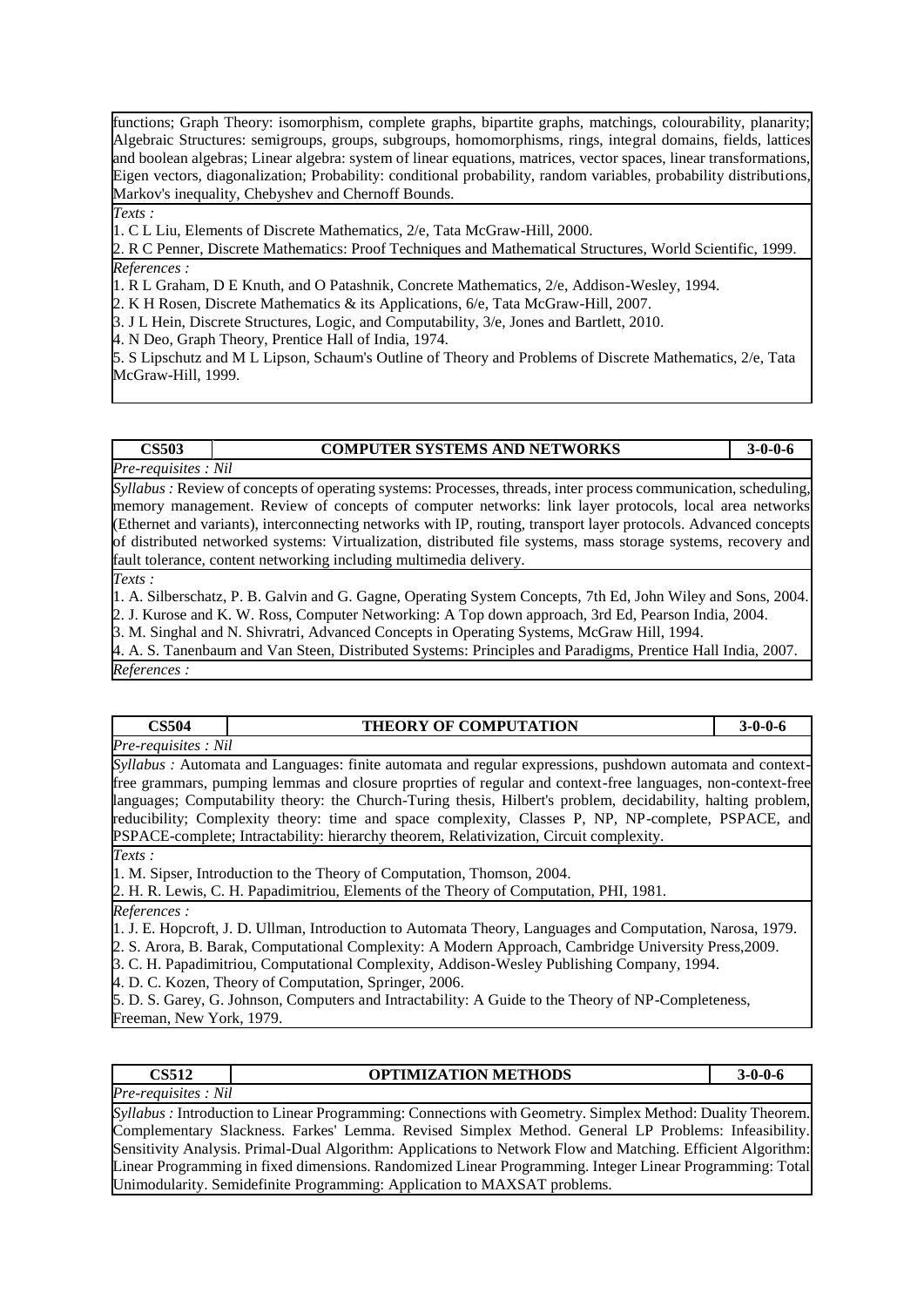*Texts :* 

1. V. Chavtal, Linear Programming, W. H. Freeman and Company, New York, 1983.

2. C. H. Papadimitriou and K. steiglitz, Combinatorial optimization: Algorithms and Complexity, Dover Publications, Inc., New York, 1998.

#### *References :*

1. M. Grotschel, L. Lovasz and A. Schrijver, Geometric Algorithms and Combinatorial Optimization, John Wiley & Sons, Inc., New York, 1998.

2. W. Cook, W. H. Cunningham, W. R. Pulleyblank and A. Schrijver, Combinatorial Optimization, John Wiley & Sons, Inc., New York, 1998.

3. R. Motwani and P. Raghavan, Randomized Algorithms, Cambridge University Press, 1995.

4. Related publications in Journals/Conferences

#### **CS514 COMPUTATIONAL NUMBER THEORY AND CRYPTOGRAPHY 3-0-0-6** *Pre-requisites :* Nil

*Syllabus :* Modular Arithmetic: Solving Modular Linear Equations, the Chinese Remainder Theorem, Modular Exponentiation, and Discrete Logarithm Problem; GCD Computation: Euclid's Algorithm, Extended Euclid's Algorithm; Key Exchange: Diffie Hellman, ElGamal, Massey-Omura, Computation of Generators of Primes; Public Key Cryptosystem: RSA, Different Attacks & Remedies; Primality Testing: Pseudoprimality Testing, Quadratic Residues, Randomized Primality Test & Deterministic Polynomial Time Algorithm; Factorization: Quadratic-Sieve Factoring Algorithm, Pollard-Rho Method; Elliptic Curve Cryptosystem: Theory of Elliptic Curves, Elliptic Curve Encryption & Decryption Algorithms, Security of Elliptic Curves Cryptography, Elliptic Curve Factorization; Cryptographic Hash Functions: MD5 Message Digest Algorithm, Secure Hash Algorithm (SHA-1), Security of Hash Functions & Birthday Attack; Digital Signatures: Authentication Protocols, Digital Signature Standards (DSS).

*Texts :* 

1. T. H. Cormen, C. E. Leiserson, R. Rivest and C. Stein, Introduction to Algorithms, 2nd Edition, Prentice Hall, 2002.

2. Neal Koblitz, A Course in Number Theory and Cryptography, Springer-Verlag, New York, May 2001. *References :* 

1. Oded Goldrich, Foundations of Cryptography-Basics, vol-1, Cambridge Univ. Press, 2005.

2. Oded Goldrich, Foundations of Cryptography-Applications, vol-2, Cambridge Univ. Press, 2005.

3. R. Motwani and P. Raghavan, Randomized Algorithms, Cambridge University Press, 1995.

4. William Stallings, Cryptography and Network security: Principles and Practice, 3rd Ed, Prentice Hall, 2003.

| <b>CS516</b>               | <b>INFORMATION AND RANDOMNESS</b> | $3-0-0-6$ |
|----------------------------|-----------------------------------|-----------|
| <i>Pre-requisites:</i> Nil |                                   |           |

*Syllabus :* Definitions of randomness: statistical (Martin-Loef, Solovay), based on program size complexity (Chaitin). Equivalence of the definitions. Random numbers: Properties of random and pseudo-random sequences. Provably secure pseudo-random generators. Examples of pseudo-random generators: Fake One-Time Pads, Period of a pRNG, Congruential Generators, Feedback Shift Generators, Blum-Blum-Shub Generator, Naor-Reingold Generator. Statistical tests for random numbers: Chi-square test, Kolmogorov-Smirnov test, empirical / theoretical / spectral tests. Non-uniform random sequences. Randomized algorithms. Derandomization techniques. Pseudo-random functions and permutations. Sequences of families of PSFs and PSPs. Applications: cryptographically strong hashing, prediction, learning, identify friend or foe, private-key encryption. *Texts :* 

*References :* 

2. G. J. Chaitin, Information, Randomness and Incompleteness, 2nd edition, World Scientific, 1990.

3. G. J. Chaitin, Exploring Randomness, Springer-Verlag, 2001.

5. P. Garrett, Making and Breaking Codes: Introduction to Cryptology, Prentice-Hall, 2000.

6. R. Motwani and P. Raghavan, Randomized Algorithms, Cambridge University Press, 1995.

<sup>1.</sup> G. J. Chaitin, Algorithmic Information Theory, Cambridge University Press, 2004.

<sup>4.</sup> S. Goldwasser and M. Bellare, Lecture Notes in Cryptography, http://www-se.ucsd.edu/~mihir/papers/gb.pdf, 2001.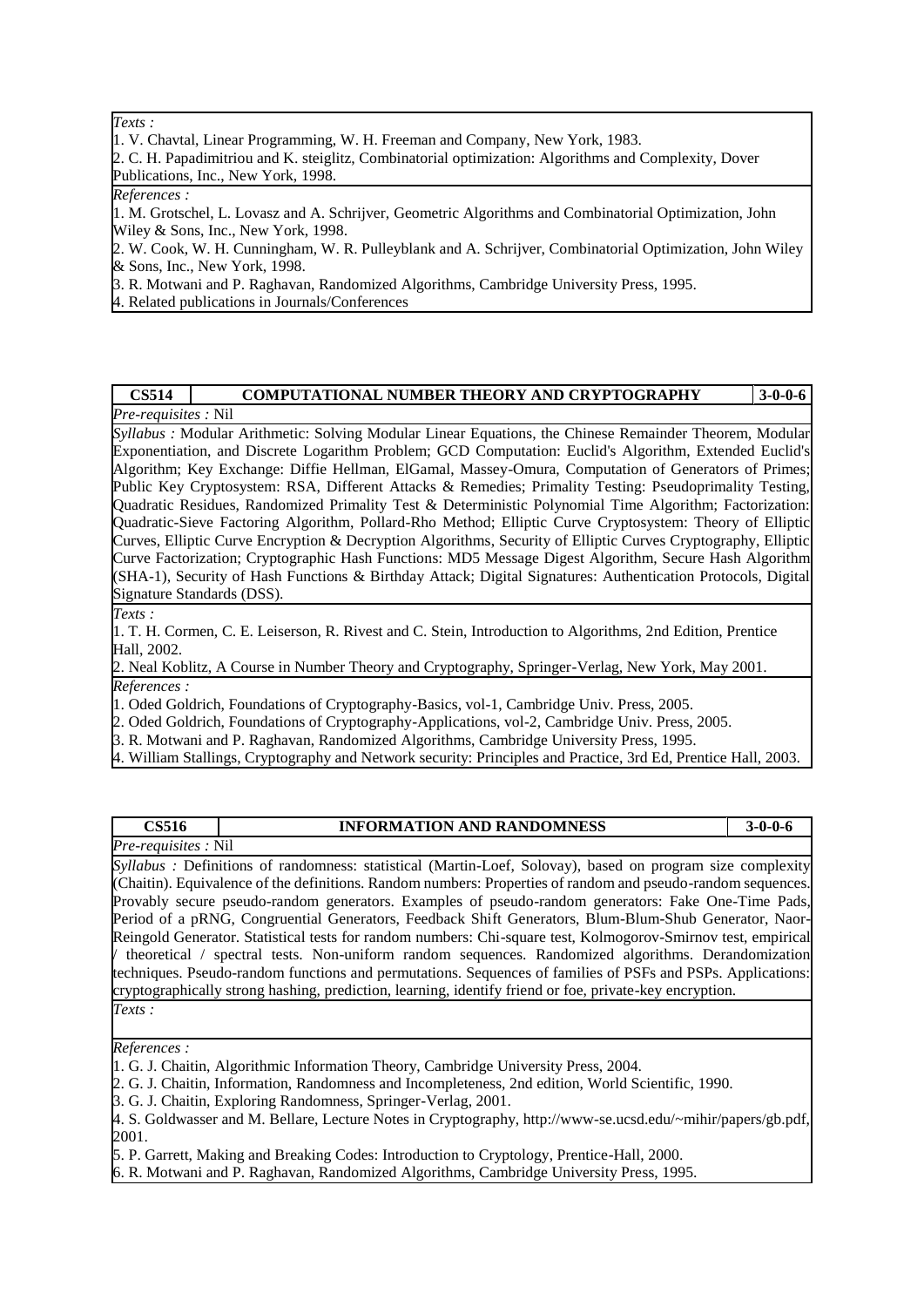7. D. E. Knuth, The Art of Computer Programming, 3rd Ed, Vol 2, Seminumerical Algorithms, Addison-Wesley, 1998.

8. W. Feller, An Introduction to Probability Theory and its Applications, Vol 1, Wiley Eastern, 1968.

### **CS518 ADVANCED OPERATING SYSTEMS 3-0-0-6** *Pre-requisites :* Nil *Syllabus :* Study of major Operating System issues such as Memory Management, Process Management and Scheduling, File Systems, Networking by looking at the internals of actual systems such as Unix, Linux, NT etc.

Issues in design of distributed operating systems. Selected case studies such as Amoeba, Chorus, Mach etc *Texts :* 

*References :* 

1. B. Goodheart and J. Cox, The Magic Garden Explained: The Internals of Unix System V Release 4, Prentice Hall 1994.

2. M. K. McKusick et al., The Design and Implementation of the 4.4 BSD Operating System, Addison Wesley, 1996.

3. U. Vahalia, Unix Internals: The New Frontiers, Prentice Hall, 1996.

4. P. K. Sinha, Distributed Operating Systems, Wiley-IEEE Press, 1996.

5. H. Custer, Inside Windows NT, 2nd Ed, Microsoft Press, 1998.

6. Selected papers and reports and source code.

### **CS520 INFORMATION TRANSMISSION AND SECURITY 3-0-0-6** *Pre-requisites :* Nil

*Syllabus :* Information theory Fundamentals: Error Correcting Codes: Mathematical Preliminaries; Linear Block Codes; Cyclic Codes; BCH Codes; Arithmetic Codes; Convolutional Codes; Unidirectional Error Correcting Codes; Applications of Error Correcting Codes. Cryptography: Cryptographic techniques; Mathematical Preliminaries; Symmetric Key cryptography; Block Cipher and Stream Cipher; Public Key Cryptography; Attacks; Message Authentication: Digital signatures, MD5, SHA etc.; Key Exchange Schemes; E-cash/Money. Data Compression: Compression Techniques; Mathematical Preliminaries; Hoffman Coding; Arithmetic Coding; Dictionary Techniques; Static Dictionary, Adaptive Dictionary; Lossless Image Compression; Scalar and Vector Quantization; Differential Encoding; MPEG; JPEG; Video Compression

*Texts :* 

1. T. R. N. Rao and E. Fujiwara, Error Control Coding for Computer Systems, Englewood Cliffs, NJ: Prentice Hall, 1989.

2. B. Schneier, Applied Cryptography, 2nd Ed, John Willey and Sons, 1996.

3. K. Sayood, Introduction to Data Compression, 2nd Ed, Morgan Kaufmann, 2000.

*References :* 

1. M. Y. Rhee, Cryptography and Secure Data Communications, McGraw Hill, 1994.

2. S. Lin and D. J. Costello, Error Control Coding, 2nd Ed, Prentice Hall, 2005.

3. S. B. Wicker, Error Control systems for Digital Communication System and Storage, Prentice Hall, 1995.

4. T. C. Bell, J. G. Cleary and I. H. Witten, Text Compression, Advanced Reference Series, Englewood Cliffs, NJ: Prentice Hall, 1990.

5. R. M. Gray, Entropy and Information Theory, New York: Springer-Verlag, 1990. (Full text available at http://www-ee.stanford.edu/~gray/it.pdf)

| <b>S522</b>                 | <b>TOPICS IN NETWORKS</b> | $3 - 0 - 0 - 6$ |
|-----------------------------|---------------------------|-----------------|
| <i>Pre-requisites</i> : Nil |                           |                 |
|                             |                           |                 |

Syllabus:Use of computer networks, network hardware and software; Layering, reference models and their comparison.Theoretical basis for data communication, transmission media and impairments, switching systems.Design issues, framing, error detection and correction, elementary and sliding window protocols, examples of data link layer protocols.Channel allocation problem, multiple access protocols, Ethernet, data link layer switching.Design issues, routing algorithms, congestion control, QOS, internetworking, IP and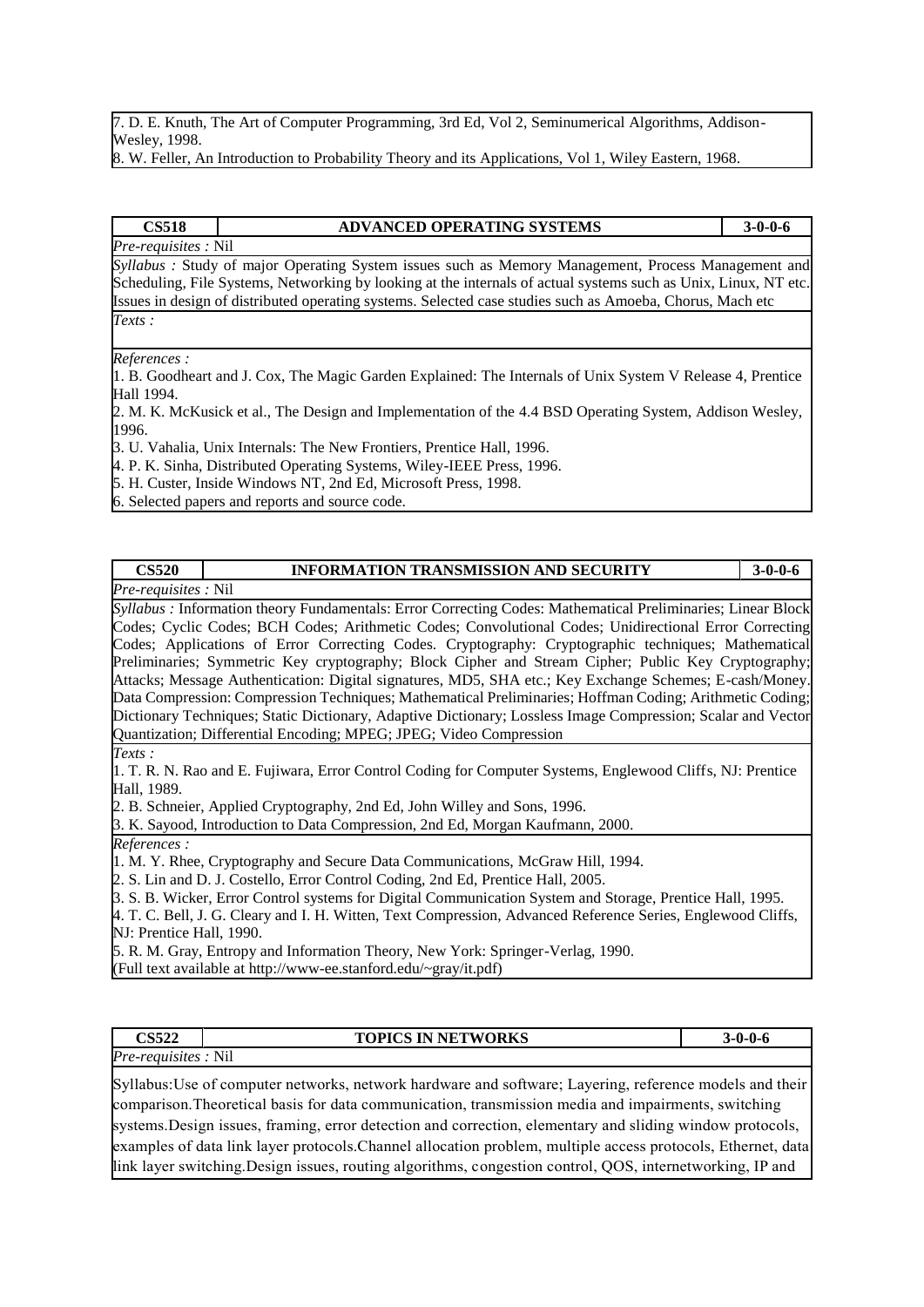IP addressing.Transport service, elements of transport protocols, TCP and UDP. Email, DNS, Telnet, SSH, http, FTP.

#### **Text**

- 1. Tanenbaum, A.S, "Computer Networks", 4th Ed., Pearson Education. 2003
- 2. Forouzan, B.A., "Data Communication and Networking", 4th Ed., Tata McGraw-Hill.2006

#### **References**

1. Stallings W., "Data and Computer Communication", 8th Ed., Prentice-Hall.2007

2. Kurose, J.F. and Ross, K.W., "Computer Networking: A Top-Down Approach Featuring the Internet", 3rd Ed., Addison Wesley.2004

3. Comer, D.E. and Droms, R.E., "Computer Networks and Internets", 4th Ed., Prentice-Hall.

#### **CS524 WEB DEVELOPMENT TECHNOLOGIES 3-0-0-6**

*Pre-requisites :* Nil

*Syllabus :* Introduction to the world wide web - servers, clients, browsers editors and languages; web technologies like HTML, Java, Javascript, Perl, CGI; web databases. The course will involve programming assignments and research projects using HTML, Java, Perl etc.

*Texts :* 

#### *References :*

1. K. Arnold, J. Gosling and D. Holmes, The Java Programming Language, 3rd Ed, Addison Wesley, 2000.

2. P. Deitel and H. Deitel, Java - How to Program, 6th Ed, Prentice-Hall, 2005.

3. B. Breedlove, Web Programming Unleashed, Sams Net Publishing, 1996.

4. C. Musciano and B. Kennedy, HTML: The Definitive Guide, 2nd Ed, O'Reilly, May 1997.

5. L. Wall, T. Christiansen and R. L. Schwartz, Programming Perl, O'Reilly, 1996; also published by Shroff Publishers and Distributors Pvt. Ltd.

6. S. Gundavaram, CGI Programming on the World Wide Web, O'Reilly, March 1996.

7. D. Flanagan, Java in a Nutshell, O'Reilly, 1997 (also published by Shroff Publishers and Distributors Pvt. Ltd., Mumbai)

8. Other references and whitepapers on Java, HTML etc.

| <b>CS526</b>                | <b>COMPUTER AND NETWORK SECURITY</b>                                                                             | $3 - 0 - 0 - 6$ |
|-----------------------------|------------------------------------------------------------------------------------------------------------------|-----------------|
| <i>Pre-requisites</i> : Nil |                                                                                                                  |                 |
|                             | Syllabus : Overview, vulnerabilities, risk assessment, incidents. Cryptography: Classical Cryptography,          |                 |
|                             | Symmetric Cryptography, Public Key (Asymmetric cryptography), Modern Cryptography, Hash Functions, Key           |                 |
|                             | Exchange. Review: Installing Unix and common service daemons (Unix Security, Windows NT Security, Ping,          |                 |
|                             | traceroute, TCP Dump, sniffer etc.), Networking. Security issues: Terminology (Integrity, Availability,          |                 |
|                             | Confidentiality, Non-repudiation, Authentication, Authorization/Access Control, accounting, auditing, Passive    |                 |
|                             | and Active Attacker, Interruption, Interception, Modification, Fabrication, Social Engineering), Vulnerabilities |                 |
|                             | and Counter Measures (Viruses, worms, Trojan horses, backdoors, unused services, buffer overflows, RPC),         |                 |
|                             | Exploits (Buffer overflow, Port Scanning etc). Applications Security (System Security, Audit Logs Intrusion      |                 |
|                             | Detection, Wrappers, Password and remote authorization tools e.g. PGP, S/MIME, SSH, Netscape/SSL, SET,           |                 |
|                             | IPsec, Kerberos, Firewalls, VPN etc, Secure (commerce) Transaction over a network, Network Anonymity.            |                 |
| Texts:                      |                                                                                                                  |                 |
|                             | [1. W. Stallings, Cryptography and Network Security: Principles and Practice, 3rd Ed, Prentice Hall, 2003.       |                 |

*References :* 

1. B. Schneier, Applied Cryptography, 2nd Ed, John Wiley & Sons, Inc., 1996.

2. A. Menezes, P. van Oorshot and S. Vanstone, Handbook of Applied Cryptogrphy, CRC Press, 1997.

3. C. Kauffman, R. Perham and M. Speciner, Network Security: Private Communication in a Public World, Prentice-Hall, 1994.

4. H. C. A. van Tilborg, Fundamentals of Cryptology, Kluwer Academic Publishers, 2000.

5. P. Garrett, Making and Breaking Codes: An Introduction to Cryptology, Prentice-Hall, 2001.

6. P. Wayner, Disappearing Cryptography, 2nd Ed, Morgan Kaufmann, 2002.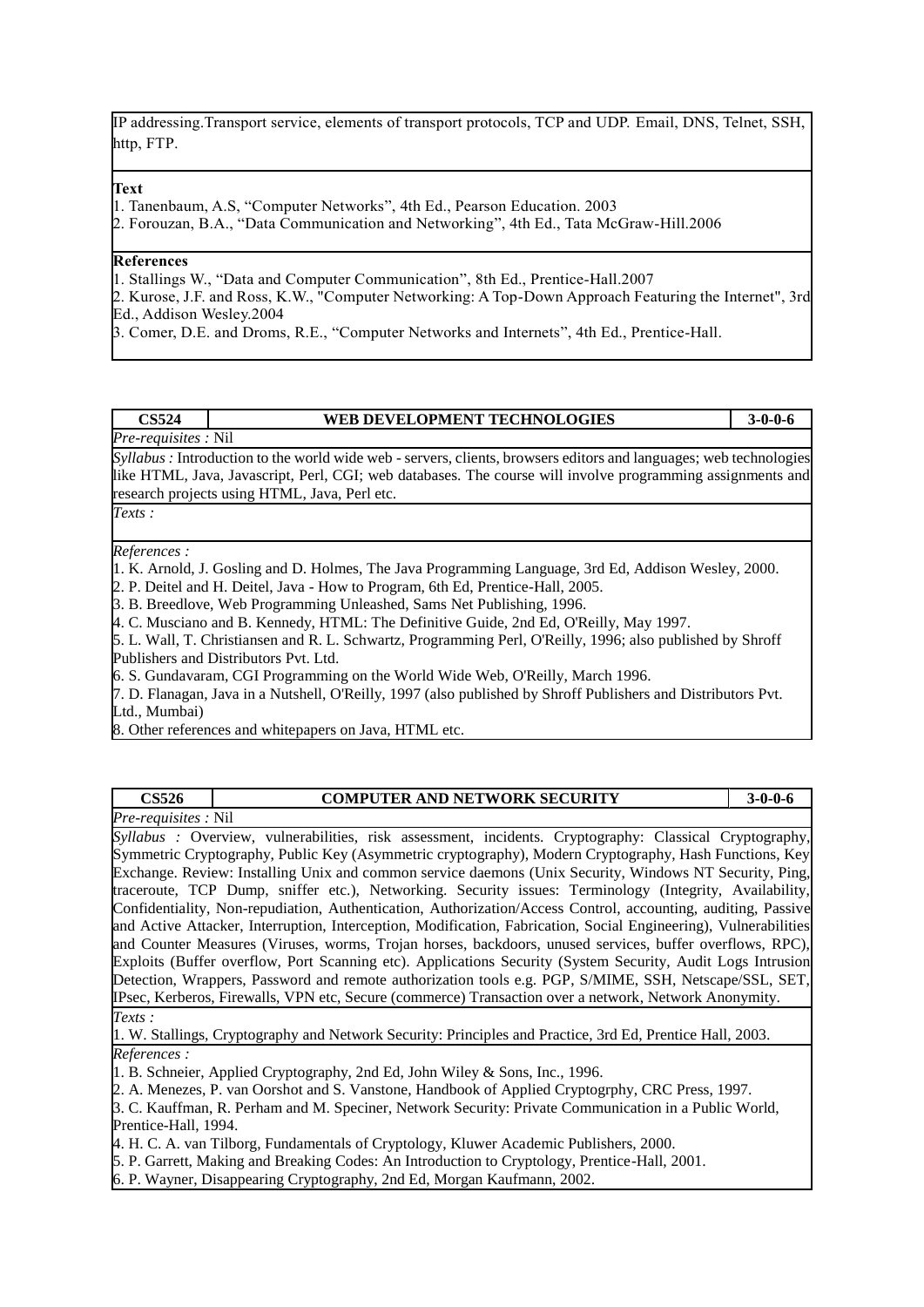7. W. Cheswick, S. Bellovin and A. Rubin, Firewalls and Internet Security. Repelling the Wiley Hacker, 2nd Ed, Addison-Wesley, 2003.

8. Related publications in Journals/Conferences.

#### **CS528 WIRELESS NETWORKS 3-0-0-6**

*Pre-requisites :* Nil *Syllabus :* Introduction to wireless communication systems and networks; Wireless technologies: Cellular wireless networks and systems principles. Antennas and radio propagation. Signal encoding and modulation techniques. Spread spectrum. Coding and error control. Wireless Networking: Multiple access techniques. Mobile IP and WAP. Wireless systems and standards. Wireless LANs: Wireless LAN technology. Wireless standard (IEEE 802.11 etc.). Ad-hoc Networks. Bluetooth

*Texts :* 

1. W. Stallings, "Wireless Communications and Networks", Pearson Education, 2002.

*References :* 

1. T S Rappaport, "Wireless Communications: Principles & Practice", Second Edition, Pearson Education, 2002.

2. J Schiller, "Mobile Communications", Addison Wesley, 2000.

3. V K Garg, "IS-95 CDMA and CDMA2000", Prentice Hall PTR, 2000.

4. Research papers.

### **CS530 LINUX KERNELS: IMPLEMENTATION & SECURITY 3-0-0-6**

Introductions, Contemporary operating systems, Linux and its evolution, Systems programming, Linux Basics, Basic Linux installation and administration, Linux kernel architecture, Kernel Basics, Kernel organization, Kernel modules, implementing a new kernel module, Linux Security, Protection, Secure file system, Packet filters, Kernel Vulnerabilities, Kernel and User Spaces, Bugs, Mitigating Kernel Vulnerabilities, Vulnerabilities Examples.

Text

- *1. Understanding the Linux Kernel,* By Daniel P. Bovet & Marco Cesati O'Reilly & Associates, ISBN 0- 596-00002-2.
- *2. Kernel Projects for Linux,* By Gary Nutt Addison Wesley, ISBN: 0-201-61243-7

#### References

- *1. Linux: The Textbook* By Syed Mansoor Sarwar, Robert Koretsky, & Syed Aqeel Sarwar Addison Wesley, ISBN: 0-201-72595-9
- *2. Linux System Administration: A User's Guide* By Marcel Gagné Addison Wesley, ISBN: 0-201-71934- 7
- *3. Linux File Systems* By Moshe Bar McGraw-Hill; ISBN: 0-07-212955-7

| <b>CS532</b>    | <b>ENTERPRISE SYSTEMS</b>                                                                                              | $3-0-0-6$ |
|-----------------|------------------------------------------------------------------------------------------------------------------------|-----------|
| Pre-requisites: |                                                                                                                        |           |
|                 | Syllabus : Overview of Database Management Systems. Overview of Model - View - Control (MVC) method of                 |           |
|                 | software development in a 3 tier environment. Tools and Technologies - Brief overview of the following: Java           |           |
|                 | server pages and related Java Technologies, Microsoft .NET framework, PHP, Ruby on Rails, Javascript, Ajax.            |           |
|                 | Service Oriented Architecture (SOA) - Principles of loose coupling, encapsulation, inter-operatibility; Web            |           |
|                 | Services as the implementation vehicle protocols, usage. Enterprise Resource Planning (ERP) systems and their          |           |
|                 | architecture; overview of SAP and Oracle Applications - Generic ERP Modules : Finance, HR, Materials                   |           |
|                 | Management, Investment, etc; Examples of Domain Specific Modules; Electronic Data Exchange; Customer                   |           |
|                 | Relationship Management (CRM); Supplier Relationship Management (SRM). Security Issues - Authentication,               |           |
|                 | authorisation, access control; roles; single-sign-on, directory servers; audit trails; digital signatures; Encryption: |           |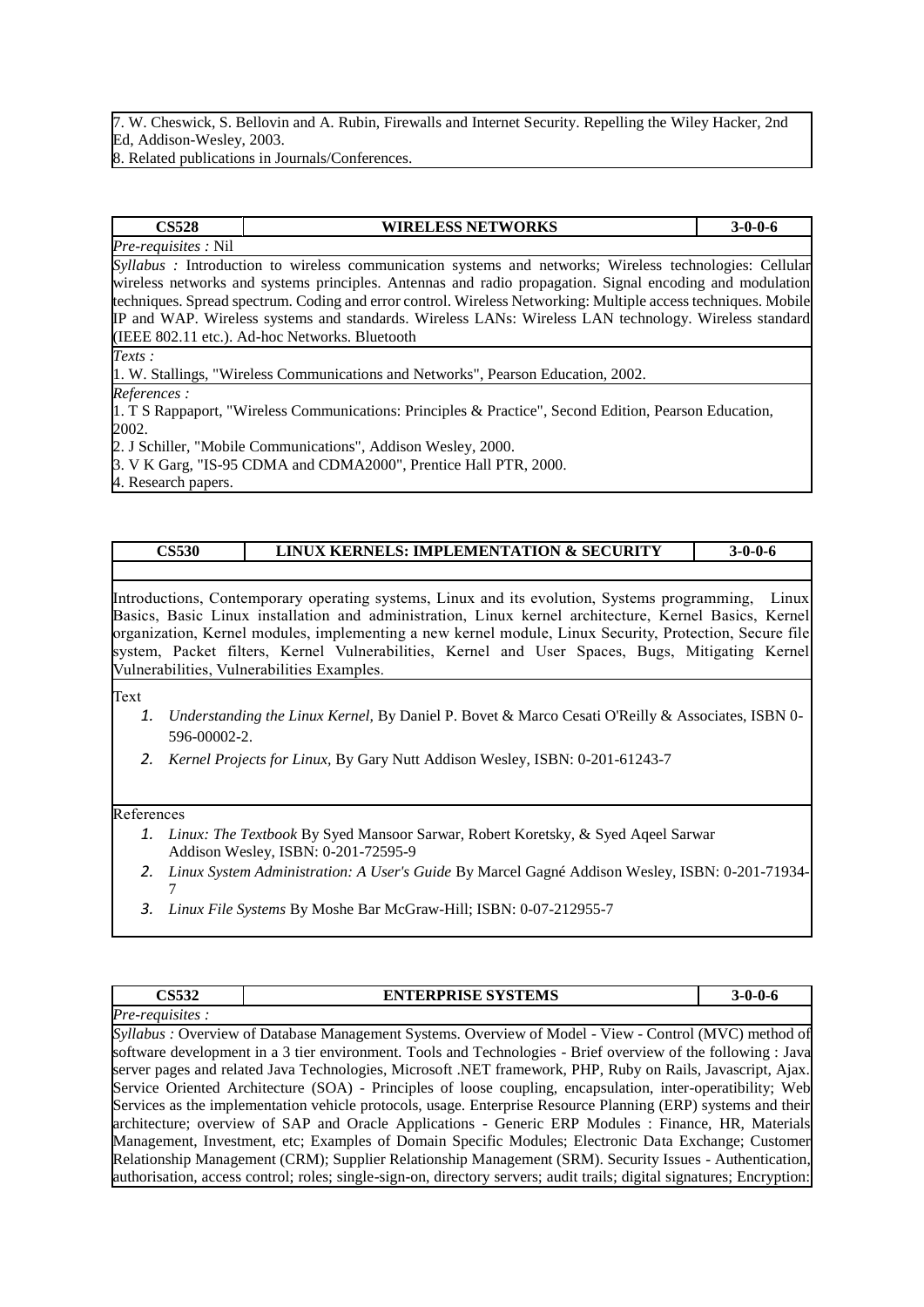review of IPSec, SSL and other technologies; Overview of : MPLS, Virtual Private Networks (VPN), firewalls, network monitoring and enforcement of policies. Software Acquisition Process - tendering; conditions of contract; commercial off the shelf software (COTS) versus Bespoke Implementations; total cost of ownership; Issues on using Open source software or free software or licensed software. Hardware Architectures for Enterprise Systems - Servers, clustering, storage area networks, storage units, back-up strategies; Local Area Network (LAN) technologies and products; Data Centres; Disaster recovery site design and implementation issues; Hardware Acquisition Issues.

*Texts :* 

*References :* 

- 1. Material as available on the Internet. Wikipedia Articles will be the starting point for many of the topics.
- 2. Material in the web sites of some the leading vendors.
- \* www.oracle.com/technology
- \* www.sap.com, www.sdn.sap.com
- \* www.ibm.com, www.redbooks.ibm.com
- \* www.sun.com,, java.sun.com/developer/
- www.cisco.com, www.hp.com

# **CS534 PERFORMANCES MODELLING OF COMMUNICATION AND COMPUTER SYSTEMS 3-0-0-8**

*Pre-requisites :* 

*Syllabus :* Modelling philosophy and Principles: Discussion of several techniques of modelling; Introduction to Queuing theory and Markov chains: Queuing theory applied to study single and multiple server systems, statistical equilibrium, stationary processes, and ergodic processes; Monte Carlo simulation: Build simulation models from first principles, Discussion of the technique and theory of simulation, Start the simulation model as lab work; Mean Value analysis applied to multiprocessor systems; Workload Characterization: System dependent characterization, System independent characterization; Lagrangian and Eulerian views of job flow in systems; Communication Networks: Relation between bandwidth and latency; Sizing of Systems; Capacity Planning of systems; Software performance and Tuning; Software and Hardware monitors; Controlled experiments: Benchmarking and extrapolation of results to uncontrolled environment; Cloud Computing systems: performance framework.

*Texts :* 

*References :* 

1. Kai Hwang, Advanced Computer Architecture, McGraw Hill,Computer Science Series, 1993.

2. Krishna Kant, Introduction to Computer System Performance Evaluation, McGraw Hill International Science series, 1992.

3. Gunter Bolch, Stefan Greimer, Herman de Meer,and Kishore S. Trivedi, Queuing Networks and Markov Chains, John Wiley, Interscience, 1998.

4. Jean Walrand, Kallol Bagchi and George W. Zobrist, editors, Network Performance Modeling and Simulation, Gordon and Breach Science Publishers, 1998.

5. Domenico Ferrari, Computer Systems Performance Evaluation, Prentice Hall, 1978.

6. J. L. Hennessy and D. A. Patterson, Computer Architecture: A Quantitative Approach, Morgan Kaufmann, fourth edition, 2006.

. Peter G. Harrison, Naresh M. Patel, Performance Modeling of Communication Networks and Computer Architectures, Addison Wesley Longman Publishing Co, 1992.

| <b>CS536</b>           | <b>PRINCIPLES OF ROBOTICS</b>                                                                                   | $3-0-0-6$ |
|------------------------|-----------------------------------------------------------------------------------------------------------------|-----------|
| <i>Pre-requisites:</i> |                                                                                                                 |           |
|                        | Syllabus: Introduction to robot manipulation. Forward and inverse kinematics of robots and some case studies.   |           |
|                        | Manipulator dynamics. Basics of robot control. Task planning with emphasis on computational geometry            |           |
|                        | methods for robot path finding, robot arm reachability, grasp planning etc. Overview of robot vision.           |           |
| Texts:                 |                                                                                                                 |           |
|                        | 1. R. J. Schilling, Fundamentals of Robotics: Analysis and Control, Prentice-Hall India 1996.                   |           |
| References:            |                                                                                                                 |           |
|                        | 1. K. S. Fu, R. C. Gonzalez and C. S. G. Lee, Robotics: Control, Sensing, Vision and Intelligence, McGraw-Hill, |           |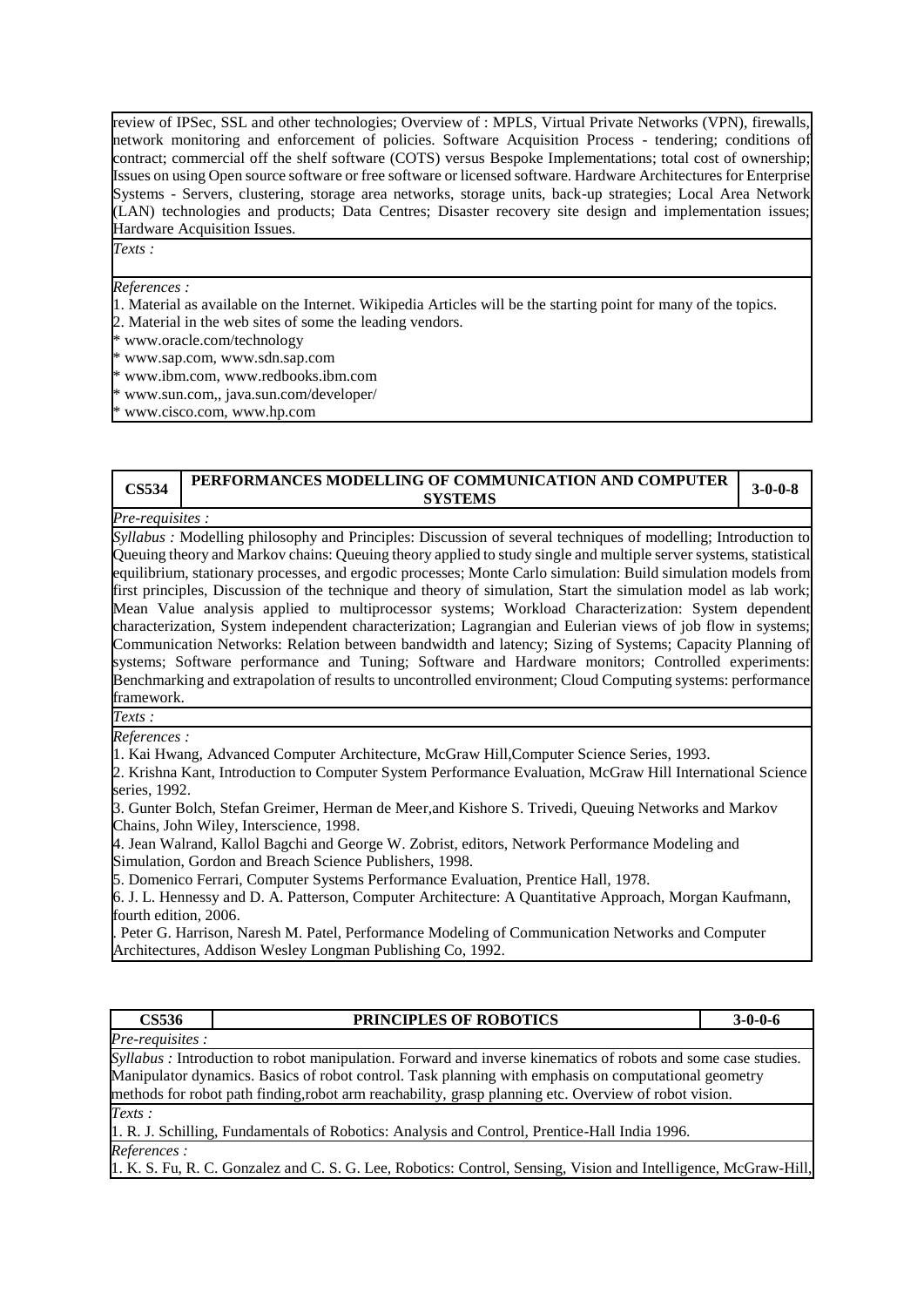| 1987.                                                                                     |
|-------------------------------------------------------------------------------------------|
| 2. R. P. Paul, Robot Manipulators: Mathematics, Programming and Control, MIT Press, 1981. |
| 3. J. C. Latombe, Robot Motion Planning, Kluwer Academic Publishers, 1991.                |

### **CS538 INTELLIGENT SYSTEMS AND INTERFACES 3-0-0-6**

*Pre-requisites : Syllabus :* Language Processing: Computational Phonology: Issues, Phonological rules, Mapping text to phones, Prosody in TTS, Probabilistic models of pronunciation and Spelling, N-Grams. Syntax: Word classes and POS tagging, CFG for English, Lexicalized and Probabilistic Parsing. Semantics: Semantic representation, Semantic and Lexical analysis and Word sense disambiguation, IR. Pragmatics: Discourse, Dialogue agents, Natural Language Generation and Machine translation. Machine Learning: Data Mining: Association rules, Clustering, Decision Trees. Text Mining. Synergetic techniques: Genetic algorithms and ANN techniques for machine learning. Applications to bioinformatics. Intelligent Interfaces: Incorporating Intelligence: Requirements, design issues. Applications: Development of Intelligent interfaces for systems - Stand-alone systems like OS, Databases, Physical machines including robots. Web based applications like Tutoring systems, Web Mining, e-shopping. *Texts :* 

#### *References :*

1. D. Jurafsky and J. H. Martin, Speech and language Processing, Pearson Education, 2000.

2. E. Reiter and R. Dale, Building Natural Language Generation Systems, Cambridge University Press, 2000. 3. T. M. Mitchell, Machine learning, McGraw-Hill 1997.

4. J. Han and M. Kamber, Data Mining: Concepts and Techniques, Morgan Kaufmann, 2000.

### **CS540 PATTERN RECOGNITION 3-0-0-6**

#### *Pre-requisites :*

*Syllabus :* Introduction to Pattern Recognition: Learning paradigms, Supervised and unsupervised learning; Bayesian decision theory: Minimum error rate classifier; Parameter estimation: Maximum likelihood and Bayesian Estimation; Hidden Markov models; Nonparametric techniques: Nearest neighbor rules, Parzen windows; Decision trees: Axis-parallel, Oblique, Impurity measures; Feature selection: Forward, backward search; Component analysis and discriminant functions: Principal component analysis, Fisher linear discriminant, Perceptron, Support vector machines; Generalization ability of learning methods: Bias and variance, Regularization; Bootstrapping, Boosting, Bagging; Unsupervised learning and clustering: k-Means methods. *Texts :* 

1. R. O. Duda, P. E. Hart and D. G. Stork, Pattern classification, John Wiley & Sons, 2002.

*References :* 

1. C. M. Bishop, Neural Networks for Pattern Recognition, Oxford University Press, 1995.

2. V. N. Vapnik, The Nature of Statistical Learning Theory, Springer, 2000.

3. N. Cristianini and J. Shawe-Taylor, An Introduction to Support Vector Machines, Cambridge University Press, 2000.

4. Selected Research Papers.

| CS542                                          | <b>ARTIFICIAL</b><br><b>LINTELLIGENCE</b> | $3-0-0-6$ |
|------------------------------------------------|-------------------------------------------|-----------|
| Pre-<br>N <sub>il</sub><br><i>requisites</i> . |                                           |           |

*Syllabus :* Introduction to intelligent agents. Problem Solving: Searching, Intelligent search methods, Game Playing. Knowledge and Reasoning: Building a Knowledge Base. Inference in First Order Logic, Logical reasoning systems. Planning. Uncertain Knowledge and Reasoning, Probabilistic Reasoning Systems. Learning from Observations: Inductive Learning, Learning Decision Trees, Computational Learning Theory, Explanation Based Learning. Genetic algorithms, Artificial Neural Networks and Fuzzy Approaches. Introduction to Natural Language Processing. The course will include programming projects involving programming in Lisp, Prolog and  $C_{++}.$ 

*Texts :* 

1. S. Russell and P. Norvig, Artificial Intelligence: A Modern Approach, 2nd Ed, Prentice Hall, 2003.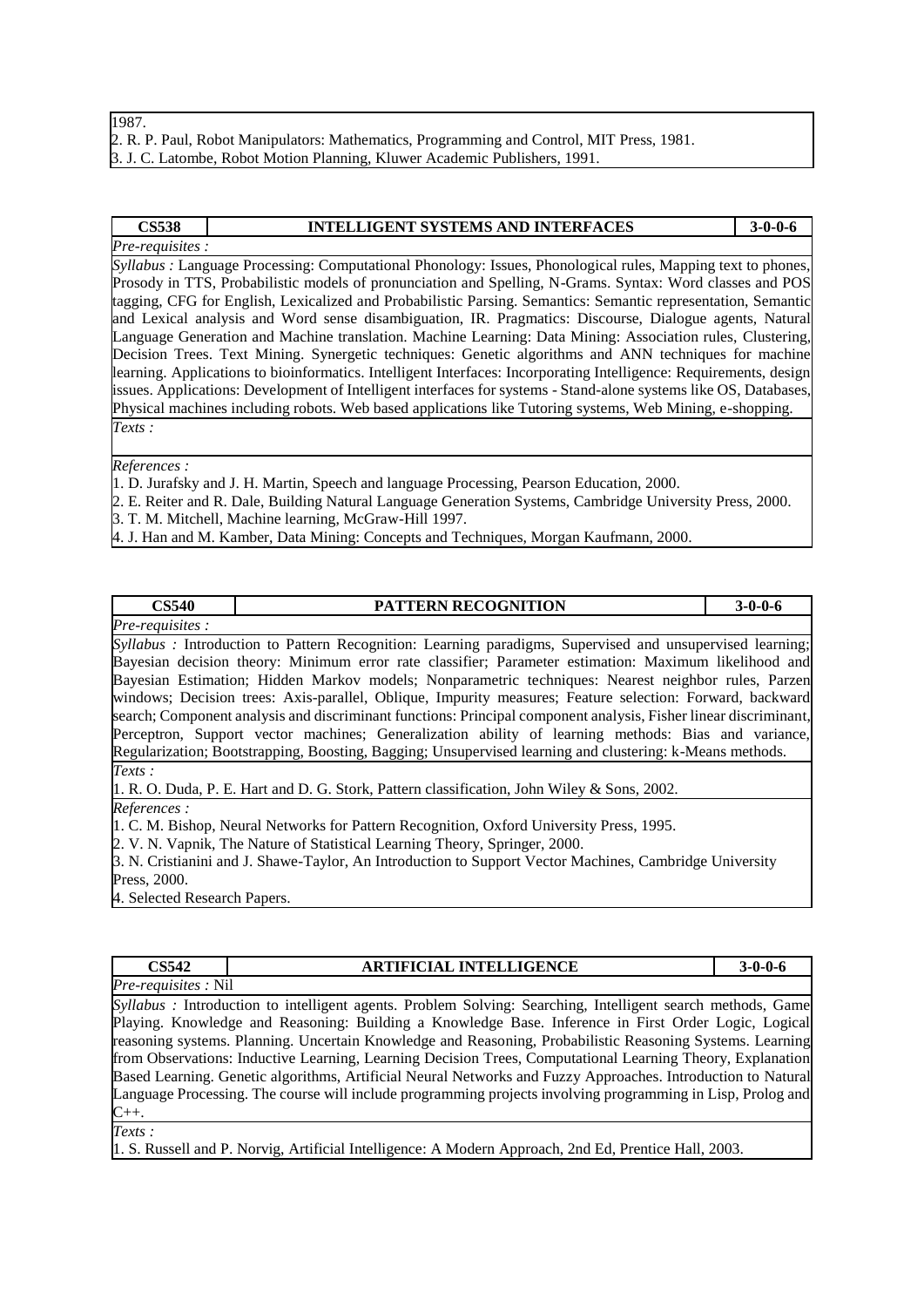*References :* 

- 1. E. Rich and K. Knight, Artificial Intelligence, McGraw Hill, 1991.
- 2. P. H. Winston and B. K. P. Horn, Lisp, 3rd Ed, Addison-Wesley, 1989.

3. P. Norvig, Paradigms of Artificial Intelligence Programming: Case studies in Common Lisp, Morgan Kauffman, 1991.

4. I. Bratko, Prolog Programming for Artificial Intelligence, 3rd Ed, Addison-Wesley, 2001.

### **CS544 FUNDAMENTALS OF INFORMATION RETRIEVAL 3-0-0-8**

*Pre-requisites :* Nil

*Syllabus :* This course is intended for both undergraduate and postgraduate students. The domain of Information Retrieval (IR) is concerned with the extraction of relevant information from large collections of documents. It has applications to proprietary retrieval systems as well as the WWW, Digital Libraries and commercial recommendation systems. The objective of the course is to introduce students to the theoretical underpinnings of IR and practical experience in the construction of IR systems through a series of programming assignments. Introduction: concepts and terminology of information retrieval systems, Information Retrieval Vs Information Extraction; Indexing: inverted files, encoding, Zipf's Law, compression, boolean queries; Fundamental IR models: Boolean, Vector Space, probabilistic, TFIDF, Okapi, language modeling, latent semantic indexing, query processing and refinement techniques; Performance Evaluation: precision, recall, F-measure; Classification: Rocchio, Naive Bayes, k-nearest neighbors, support vector machine; Clustering: partitioning methods, k-means clustering, hierarchical; Introduction to advanced topics: search, relevance feedback, ranking, query expansion. *Texts :* 

1. Christopher D. Manning, Prabhakar Raghavan and Hinrich Schtze, Introduction to Information Retrieval, Cambridge University Press. 2008

2. Ricardo Baeza-Yates and Berthier Ribeiro-Neto, Modern Information Retrieval, Addison Wesley, 1st edition, 1999.

*References :* 

1. Soumen Chakrabarti, Mining the Web, Morgan-Kaufmann Publishers, 2002.

2. Bing Liu, Web Data Mining: Exploring Hyperlinks, Contents, and Usage Data, Springer, Corr. 2nd printing edition, 2009.

3. David A. Grossman, Ophir Frieder, Information Retrieval: Algorithms and Heuristics, Springer, 2nd edition, 2004.

4. William B. Frakes, Ricardo Baeza-Yates, Information Retrieval Data Structures and Algorithms, Prentice Hall, 1992.

5. G. Salton, M. J. McGill, Introduction to Modern Information Retrieval, McGraw-Hill, 1986.

6. C. J. Van Rijsbergen, Information Retrieval, Butterworth-Heinemann; 2nd edition, 1979.

### **CS546 DIGITAL WATERMARKING 3-0-0-6** *Pre-requisites :* Nil

*Syllabus:* Digital Watermarking Fundamentals - Spatial-Domain Watermarking, Substitution Watermarking in the Spatial Domain, Additive Watermarking in the Spatial Domain, Frequency-Domain Watermarking, Substitution Watermarking in the Frequency Domain, Multiplicative Watermarking in the Frequency Domain, Watermarking Based on Vector Quantization, The Rounding Error Problem, The Fragile Watermark, The Block-Based Fragile Watermark, Weaknesses of the Block-Based Fragile Watermark, The Hierarchical Block-Based Fragile Watermark, The Robust Watermark, The Redundant Embedding Approach, The Spread Spectrum Approach. Watermarking Attacks and Tools - Image Processing Attacks, Attacks by Filtering, Attack by Remodulation, Attack by JPEG Coding Distortion, Attack by JPEG 2000 Compression, Geometric Transformation, Attack by Image Scaling, Attack by Rotation, Attack by Image Clipping, Attack by Linear Transformation, Attack by Bending, Attack by Warping, Attack by Perspective Projection, Attack by Collage, Attack by Template, Cryptographic Attach, Protocol Attacks, Watermarking Tools.

#### *Texts/References: :*

1 Information Hiding (Steganography and Watermarking - Attacks and Countermeasures), Johnson, Neil F./ Duric, Zoran/ Jajodia, Sushil , luwer Academic Pub, 2001

2 Information Hiding Techniques for Steganography and Digital Watermarking ,Katzenbeisser, Stefan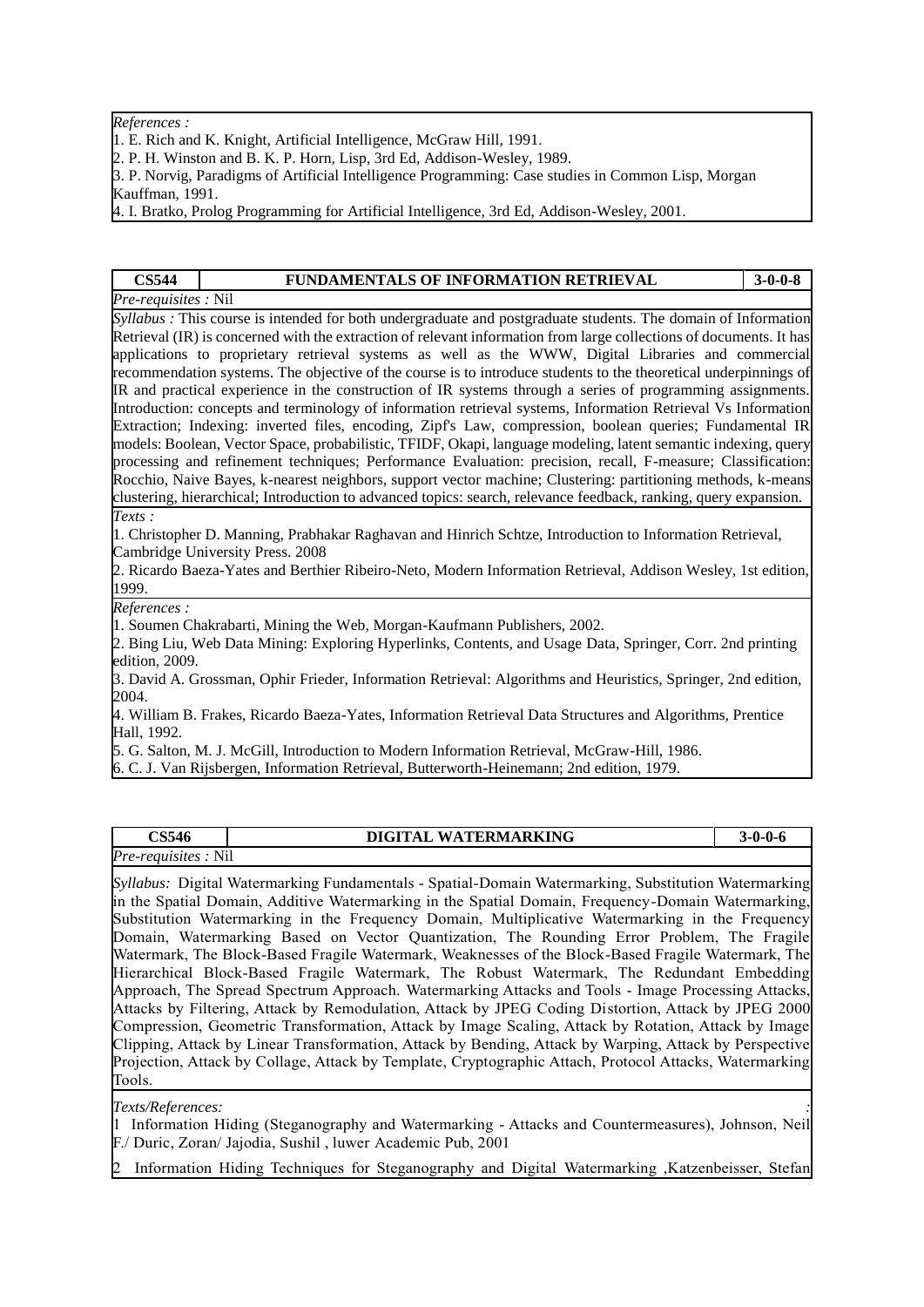(Edt)/ Petitcolas, Fabien, A.P. (Edt) , Artech House, 2000

3 Intelligent Watermarking Techniques, J-S Pan, H-C Huang, L.C. Jain, World Scientific Pub. Co., 2004

4 Aliroo Home page, "www.aliroo.com

5 "ImageLock Home page", www.imagelock.com

6 "Digimarc Home page", www.digimarc.com

| <b>CS548</b>                                                                                            |  | <b>STEGANOGRAPHY</b> |  | $3 - 0 - 0 - 6$ |
|---------------------------------------------------------------------------------------------------------|--|----------------------|--|-----------------|
| <i>Pre-requisites</i> : Nil                                                                             |  |                      |  |                 |
| Syllabus: Origins & Overview of Steganography - History of Use, Covert Messaging, Null Cipher           |  |                      |  |                 |
| Messages, Steganography vs. Encryption, Threats Posed by Steganography Use, Steganography in the        |  |                      |  |                 |
| Media, Availability & Production. Digital Carriers - Used to Exploit Human Weaknesses, Digital Images - |  |                      |  |                 |
| Palette, True Color, Compressed Lossy, lossless, Formats: BMP, JPG, GIF, PNG, Digital Audio,            |  |                      |  |                 |
| Converters, Signal Processors, Wav files MP3, Dangers. Steganography Embedding Tools -                  |  |                      |  |                 |
| Steganography Methods, Data Appending, Formatting Modification, Word Substitution, Color Palette        |  |                      |  |                 |
| Substitution, 24 Bit LSB Encoding, DCT Modification, PNS Modification, Covert Channels. Steganalysis    |  |                      |  |                 |
| - An Overview, The Statistical Properties of Images, The Visual Steganalytic System, IQM-Based          |  |                      |  |                 |
| Steganalytic System, Learning Strategies, Introduction of the Support Vector Machine, Neural Networks,  |  |                      |  |                 |
| Principle Component Analysis, Frequency-Domain Steganalytic System.                                     |  |                      |  |                 |
| Texts:                                                                                                  |  |                      |  |                 |

1 Information Hiding (Steganography and Watermarking - Attacks and Countermeasures), Johnson, Neil F./ Duric, Zoran/ Jajodia, Sushil , luwer Academic Pub, 2001

2 Information Hiding Techniques for Steganography and Digital Watermarking ,Katzenbeisser, Stefan (Edt)/ Petitcolas, Fabien, A.P. (Edt) , Artech House, 2000

3 Intelligent Watermarking Techniques, J-S Pan, H-C Huang, L.C. Jain, World Scientific Pub. Co., 2004 4 Aliroo Home page, "www.aliroo.com

5 "ImageLock Home page", www.imagelock.com

6 "Digimarc Home page", www.digimarc.com

| <b>CS550</b>                      | <b>VIDEO PROCESSING</b>                                                                                      | $3 - 0 - 0 - 6$ |
|-----------------------------------|--------------------------------------------------------------------------------------------------------------|-----------------|
| <i>Pre-requisites</i> : Nil       |                                                                                                              |                 |
|                                   | Syllabus: Basic Steps of Video Processing: Analog Video, Digital Video. Time-Varying Image Formation         |                 |
|                                   | models: Three-Dimensional Motion Models, Geometric Image Formation, Photometric Image Formation,             |                 |
|                                   | Sampling of Video signals, Filtering operations. 2-D Motion Estimation: Optical flow, General Methodologies, |                 |
|                                   | Pixel Based Motion Estimation, Block- Matching Algorithm, Mesh based Motion Estimation, Global Motion        |                 |
|                                   | Estimation, Region based Motion Estimation, Multi resolution motion estimation, Waveform based coding, Block |                 |
|                                   | based transform coding, Predictive coding, Application of motion estimation in Video coding.                 |                 |
| Texts:                            |                                                                                                              |                 |
|                                   | 1. Digital Image Processing – Gonzaleze and Woods, 3rd Ed., Pearson.                                         |                 |
|                                   | 2. Video Processing and Communication – Yao Wang, Joem Ostermann and Ya–quin Zhang. 1st                      |                 |
| Ed., PH Int.                      |                                                                                                              |                 |
| References:                       |                                                                                                              |                 |
|                                   | 1. Digital Image Processing and Analysis-Human and Computer Vision Application with CVIP Tools – Scotte      |                 |
| Umbaugh, 2nd Ed, CRC Press, 2011. |                                                                                                              |                 |
|                                   | 2. Digital Video Processing – M. Tekalp, Prentice Hall International.                                        |                 |
|                                   | 3. Digital Image Processing – S.Jayaraman, S.Esakkirajan, T.Veera Kumar – TMH, 2009.                         |                 |

4. Multidimentional Signal, Image and Video Processing and Coding – John Woods, 2nd Ed, Elsevier.

5. Digital Image Processing with MATLAB and Labview – Vipula Singh, Elsevier.

6. Video Demystified – A Hand Book for the Digital Engineer – Keith Jack, 5th Ed., Elsevier.

| CS552                       | NATURAL LANGUAGE PROCESSING                                                                   | $3 - 0 - 0 - 6$ |
|-----------------------------|-----------------------------------------------------------------------------------------------|-----------------|
| <i>Pre-requisites</i> : Nil |                                                                                               |                 |
|                             | Syllabus : Lexical Functional Grammar, Tree Adjoining Grammar, Government & Binding, Paninian |                 |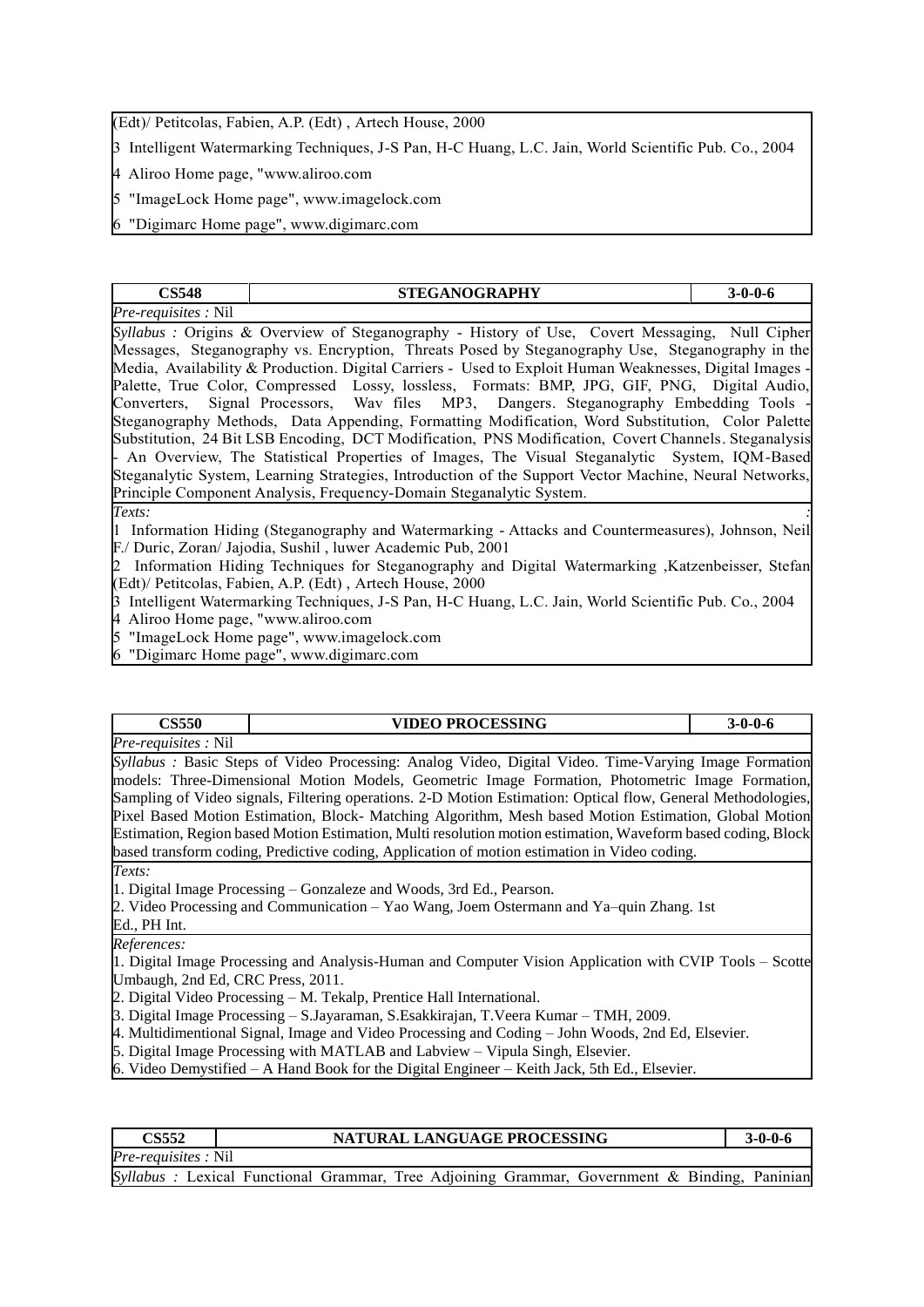Grammar. Comparison of Paninian Grammar with others. Logical Semantics, Script, Conceptual Dependency. Paragraph, Story, Dialogue understanding. Anaphora Resolution. Machine Translation with special reference to Indian Languages. Natural language interfaces to databases. Introduce more new research oriented topics, topics of current research which will focus on the state- of-the-art in various areas of Natural Language Processing.

*Texts:*

- 1. Grasz, Jones & Webber (Ed.): Readings in Natural Language Processing, Morgan Kaufmann, 1986.
- 2. Gazdar & Mellish: Natural Language Processing in PROLOG, Addision Wesley, 1989.
- 3. Leonard Bolc. (Ed.): Natural Language Parsing Systems, Springer Verlag, 1987.
- 4. McDonald & Bolc. (Ed.): Natural Language Generation Systems, Springer Verlag, 1987.
- 5. W. J. Hutchins: Machine Translation Past, Present & Future, Ellis Horwood, 1986.
- 6. Bharati, Chaitanya and Sangal: Natural Language Processing- a Paninian perspective, PHI, 1985.

#### **CS554 CLOUD COMPUTING 3-0-0-6** *Pre-requisites :* Nil

*Syllabus :* Business and IT perspective, Cloud and virtualization, Cloud services requirements, cloud and dynamic infrastructure, cloud computing characteristics, cloud adoption. Cloud characteristics, Measured Service, Cloud models, security in a public cloud, public verses private clouds, cloud infrastructure self service. Gamut of cloud solutions, principal technologies, cloud strategy, cloud design and implementation using SOA, Conceptual cloud model, cloud service demand. Cloud ecosystem, cloud business process management, cloud service management, cloud stack, computing on demand, cloud sourcing. Cloud analytics, Testing under cloud, information security, virtual desktop infrastructure, Storage cloud. Resiliency, Provisioning, Asset management, cloud governance, high availability and disaster recovery, charging models, usage reporting, billing and metering. Virtualization defined, virtualization benefits, server virtualization, virtualization for x86 architecture, Hypervisor management software, Logical partitioning, VIO server, Virtual infrastructure requirements**.** Storage virtualization, storage area networks, network attached storage, cloud server virtualization, virtualized data center. SOA journey to infrastructure, SOA and cloud, SOA defined, SOA defined, SOA and IAAS, SOA based cloud infrastructure steps, SOA business and IT services.

*Texts:*

1. Cloud Computing by Dr. Kumar Saurabh, Wiley India, 2011.

*References:*

1. Michael Miller, Cloud Computing: Web based applications that change the way you work and collaborate online, Que publishing , August 2009

2. Haley Beard, Cloud Computing Best Practices for Managing and Measuring Processes for On Demand computing applications and data Centers in the Cloud with SLAs, Emereo Pty Limited, July 2008.

| $\alpha$ $\alpha$ $\alpha$<br>5556 | <b>DAT</b><br>BIG<br>. |  |
|------------------------------------|------------------------|--|
| Pre-<br>$-$<br>N11<br>requisites   |                        |  |

*Syllabus :* Introduction to Big Data Analytics - Big Data Overview, State of the Practice in Analytics, The Data Scientist, Big Data Analytics in Industry Verticals, Data Analytics Lifecycle, Review of the Basic Data Analytic Methods using R, Introduction to  $R -$  look at the data, Analyzing and Exploring the Data, Statistics for Model Building and evaluation. Advanced Analytics - K-means clustering, Association rules, Linear Regression, Logistic Regression, Naïve Bayes, Decision Trees, Time Series Analysis, Text Analysis, Analytics for Unstructured Data (MapReduce and Hadoop), The Hadoop Ecosystem, In-database Analytics – SQL Essentials, Advanced SQL and MADlib for in-database.

*Texts:*

1. "Big Data" by Viktor Mayer-Schönberger, Kenneth Cukier, ISBN:978- 0544002692, Eamon Dolan/Houghton Mifflin Harcourt 2013

2. "NoSQL Distilled: A Brief Guide to the Emerging World of Polyglot Persistence" by Pramod J. Sadalage, Martin Fowler, ISBN:978- 0321826626, Addison-Wesley, 2012

*References:*

1. "Hadoop Operation", by Eric Sammer, ISBN: 978-1449327057, O'Reilly 2012

2. "MapReduce Design Patterns: Building Effective Algorithms and Analytics for Hadoop and Other Systems", by Donald Miner, Adam Shook, ISBN: 978-1449327170, O'Reilly 2012

3. "Big Data Now", by O'Reilly Media Inc., ASIN: B0097E4EBQ, O'Reilly 2012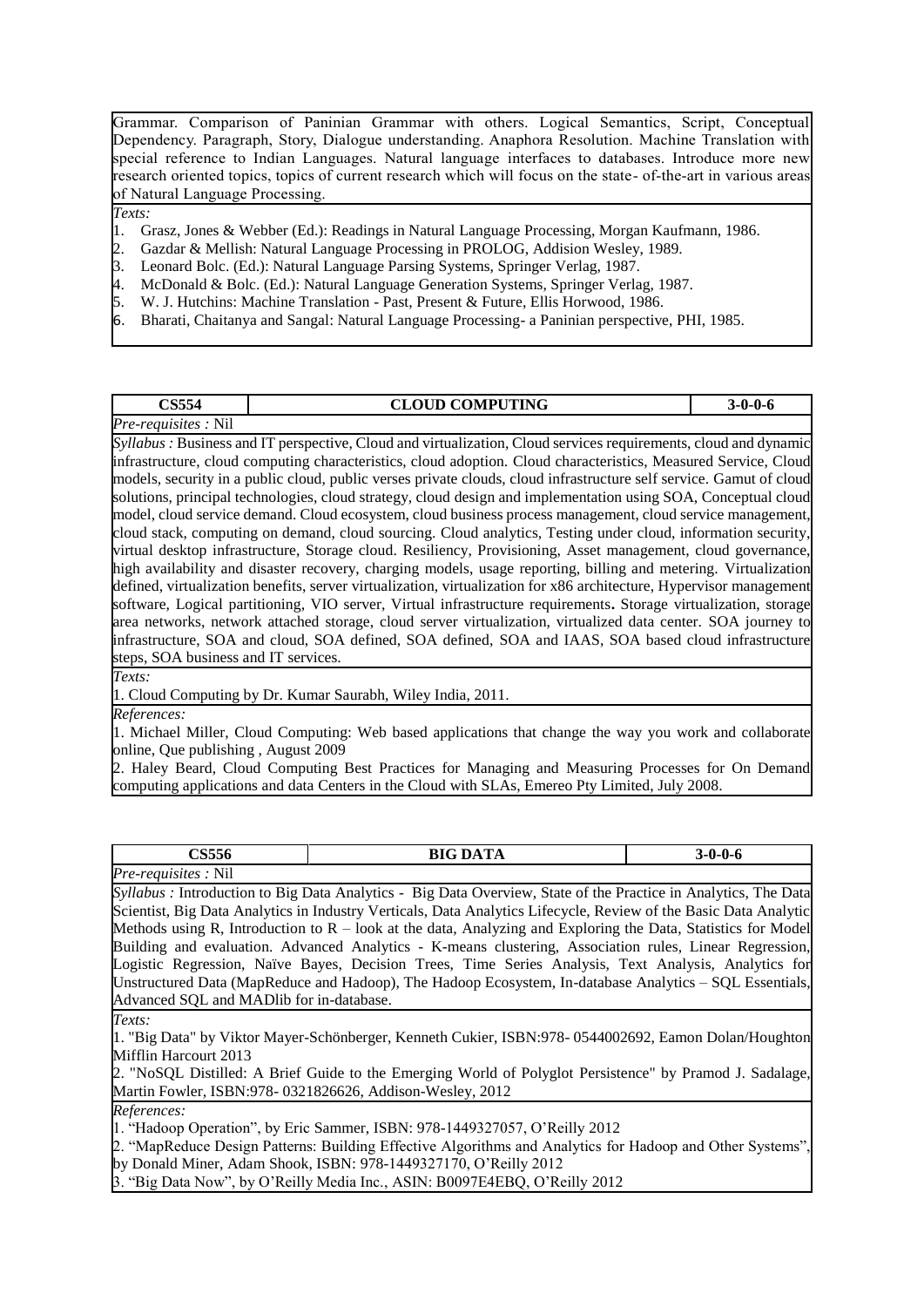| CS511                      | <b>PARALLEL ALGORITHMS</b> | $3-0-0-6$ |
|----------------------------|----------------------------|-----------|
| <b>Pre-requisites:</b> Nil |                            |           |

*Syllabus :* Theoretical models of parallel computation: variants of the PRAM model, interconnection networks, synchronous and asynchronous models. Performance of parallel algorithms. Basic techniques: balanced trees, recursive doubling, divide and conquer, partitioning, pipelining, accelerated cascading, symmetry breaking.List ranking, the Euler tour technique, tree contraction. Algorithms for searching, merging and sorting. Graph algorithms: Connected Components, Colouring. Parallel algorithms on interconnection networks and other architectures. Algorithms on asynchronous models. Limits to parallelizability. NC-reductions, P-completeness. *Texts :* 

1. J. Jaja, An Introduction to Parallel Algorithms, Addison Wesley, 1992.

2. F. T. Leighton, Introduction to Parallel Algorithms and Architectures: Arrays,Trees,Hypercubes,Morgan Kaufmann Publishers,San Mateo,California,1992.

*References :* 

1. J. H. Reif, Synthesis of Parallel Algorithms, Morgan Kaufmann Publishers, San Mateo, California.

2. S. G. Akl, Parallel Computation: Models and Methods, Prentice Hall, 1996.

### **CS513 COMPUTATIONAL GEOMETRY 3-0-0-6** *Pre-requisites :* Nil

*Syllabus :* Algorithmic design paradigms (divide and conquer, incremental, sweep line, and prune and search) and basic data structures (segment and interval trees). Geometric searching: point locations (slab and chain methods) and range searching (kD and range trees); Convex hull: Graham's scan, gift wrapping, quick hull, divideand-conquer; Voronoi diagram and Delaunay triangulation: properties and construction algorithms (sweep line and divide-and-conquer algorithms). Visibility and Art gallery problems, motion planning and shortest paths. Arrangements and duality; Line segments intersection problem; closest pair computation. *Texts :* 

1. F. P. Preparata and M. I. Shamos, Computational Geometry: An Introduction, Springer-Verlag, 1985. *References :* 

1. J. O'Rourke, Computational Geometry in C, 2nd Ed, Cambridge University Press, 1998.

2. M. Laszlo, Computational Geometry and Computer Graphics in C++, Prentice-Hall, 1996.

3. M. De Berg, M. van Kreveld, M. Overmars, O. Schwarzkopf, Computational Geometry: Algorithms and Applications, Springer -Verlag, 1997.

### **CS515 STRUCTURAL COMPLEXITY 3-0-0-6**

*Pre-requisites :* Nil

*Syllabus :* Models of computation: automata, Turing machines, oracle Turing machines. Time and space bounded computations. Central complexity classes: invertibility, honesty, NP-Complete Sets, PSPACE-complete sets, padding arguments, space bounded reducibility. Time bounded reducibility: relativized classes, tally and sparse sets, self-reducibility. Nonuniform complexity: Boolean circuit complexity, polynomial advice. logarithmic advice. Self-producible circuits. probabilistic complexity classes. Uniform diagonalization. The polynomial time hierarchy. Alternation, Kolmogorov complexity. *Texts :* 

*References :* 

1. J. L. Balcazar, J. Diaz and J. Gabarro, Structural Complexity, Vols 1 & 2, EATCS Monographs, Springer-Verlag, 1987.

2. J. Van Leeuwen, Handbook of Theoretical Computer Science, Vol A, Elsevier and MIT Press, 1990.

### **CS517 HIERARCHICAL MEMORY ALGORITHMS 3-0-0-6** *Pre-requisites :* Nil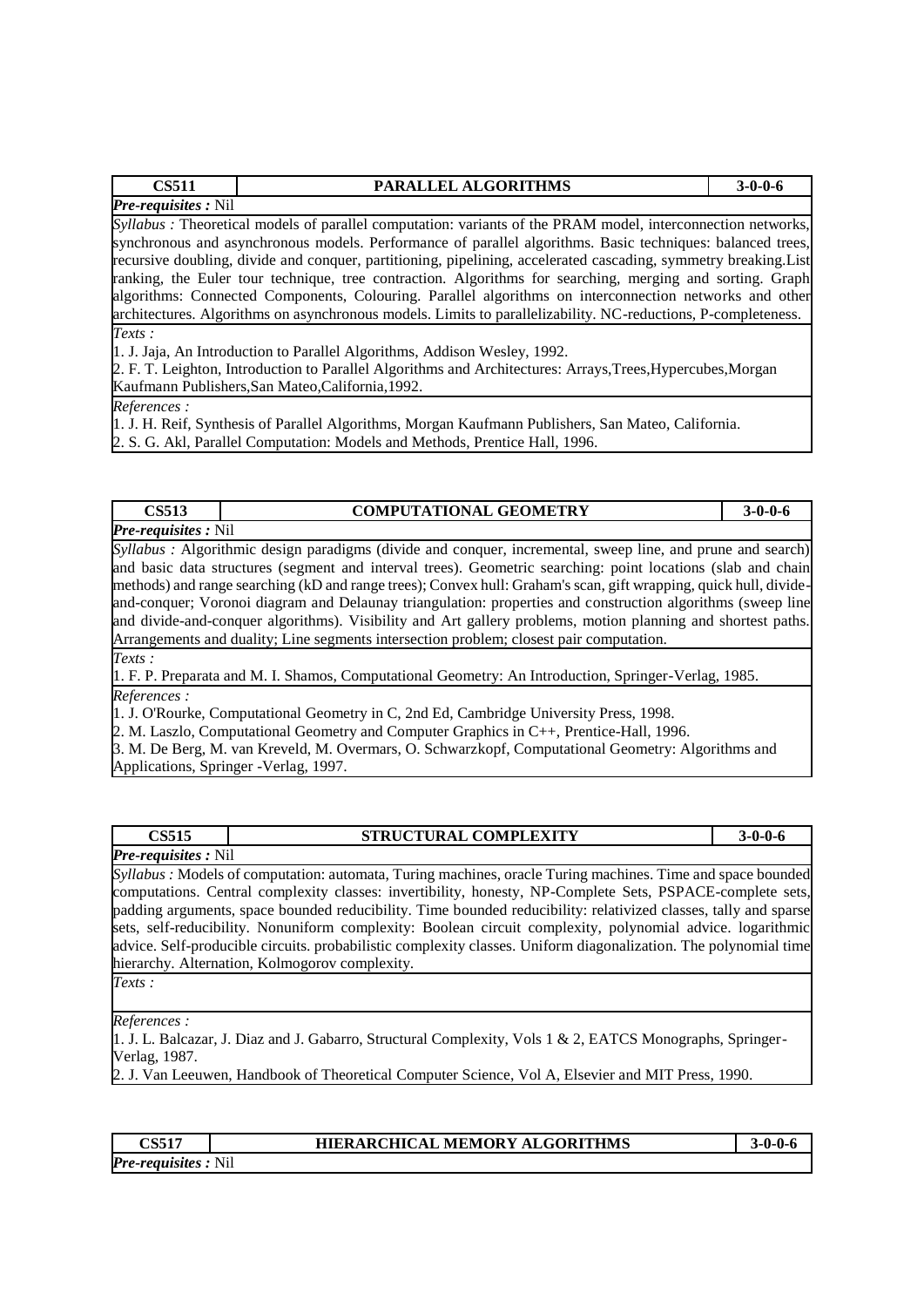*Syllabus :* Hierarchical memory levels; performance characteristics; Parallel disk model. Fundamental I/O operations. Design and analysis of efficient external memory algorithms for some representative problems. Sorting, permutation, searching. Depth first search, breadth first search, Minimum spanning forest, connected components, single source shortest path, transitive closure. hashing, string matching. External Memory Data Structures. Cache efficient algorithms. Applications in various areas, for example, Computational geometry. *Texts :* 

#### *References :*

1. J. S. Vitter. External Memory Algorithms and Data Structures: Dealing with MASSIVE DATA, ACM Computing Surveys, 33(2), June 2001, 209-271.

2. Course Material on External Memory Algorithms and Data Structures: http://www.brics.dk/~gerth/emF99/ 3. Other research papers.

| CS519                       | <b>LOGIC IN COMPUTER SCIENCE</b> |  |
|-----------------------------|----------------------------------|--|
| <b>Pre-requisites</b> : Nil |                                  |  |

*Syllabus :* Propositional Logic: Syntax, Proof System, Semantics, Soundness and completeness, Compactness, Normal Forms, Resolution, Horn Clauses, propositional satisfiability solvers, Complexity. First Order Logic: Syntax, Proof System, Semantics, Soundness and Completeness, Compactness, Herbrand Models, Unification and Resolution, Logic Programming and SLD Resolution, Decidability and Undecidability, Expressiveness, Ehrenfeucht-Fraisse Games, Applications. Modal Logic: Possibility and Necessity, Knowledge or Belief, Frames and Forcing, Modal Tableaux, Soundness and Completeness, Modal Axioms and Special Accessibility Relations, Logics of knowledge. Applications.

*Texts :* 

1. A. Nerode and R. A. Shore, Logic for Applications, Springer-Verlag, 1997, 2nd edition.

*References :* 

1. M. Huth and M. Ryan, Logic in Computer Science: Modelling and Reasoning about Systems, 2nd Ed, Cambridge University Press, 2004.

2. M. Fitting, First-order Logic and automated theorem proving, Springer-Verlag, 1990.

3. J. H. Gallier, Logic for Computer Science: Foundations of Automatic Theorem Proving (Harper & Row Computer Science and Technology Series), John Wiley & Sons, 1986.

| CS521                      | <b>LEARNING WITH KERNELS</b> | -0-0-6 |
|----------------------------|------------------------------|--------|
| <i>Pre-requisites:</i> Nil |                              |        |

*Syllabus :* Introduction: Data representation, similarity, statistical learning theory, hyper-plane classifiers, support vector classification, support vector regression, kernel principal component analysis; Kernels: Product features, representation of similarities in linear spaces, examples and properties of kernels; Risk and loss functions: Loss functions, test error, expected risk, statistical perspective, robust estimators; Regularization: Regularized risk functional, representer theorem, regularization operators, translation invariant kernels, dot product kernels; Optimization: Convex optimization, unconstrained problems, constrained problems; Support vector machines: Separating hyper-planes, role of margin, optimal margin hyper-planes, nonlinear support vector classifiers, soft margin hyper-planes, multi-class hyper-planes; Single class problems: introduction, algorithms, optimization, theory; Regression estimation: Linear regression with insensitive loss function, dual problems, \$\nu\$-SV regression; Implementation: Tricks of the trade, sparse greedy matrix approximation, subset selection methods, sequential minimal optimization, iterative methods; Designing kernels: Tricks for constructing kernels, string kernels, natural kernels.

*Texts :* 

1. Bernhard Schlkopf and Alexander J. Smola. Learning with Kernels - support vector machines, regularization, optimization and beyond, The MIT Press, Cambridge, Massachusetts, London, England, 2002.

*References :* 

1. John Shawe-Taylor and Nello Cristianini, Kernel Methods for Pattern Analysis, Cambridge University Press, 2004.

2. Nello Cristianini and John Shawe-Taylor , Introduction to Support Vector Machines, Cambridge University Press, 2000.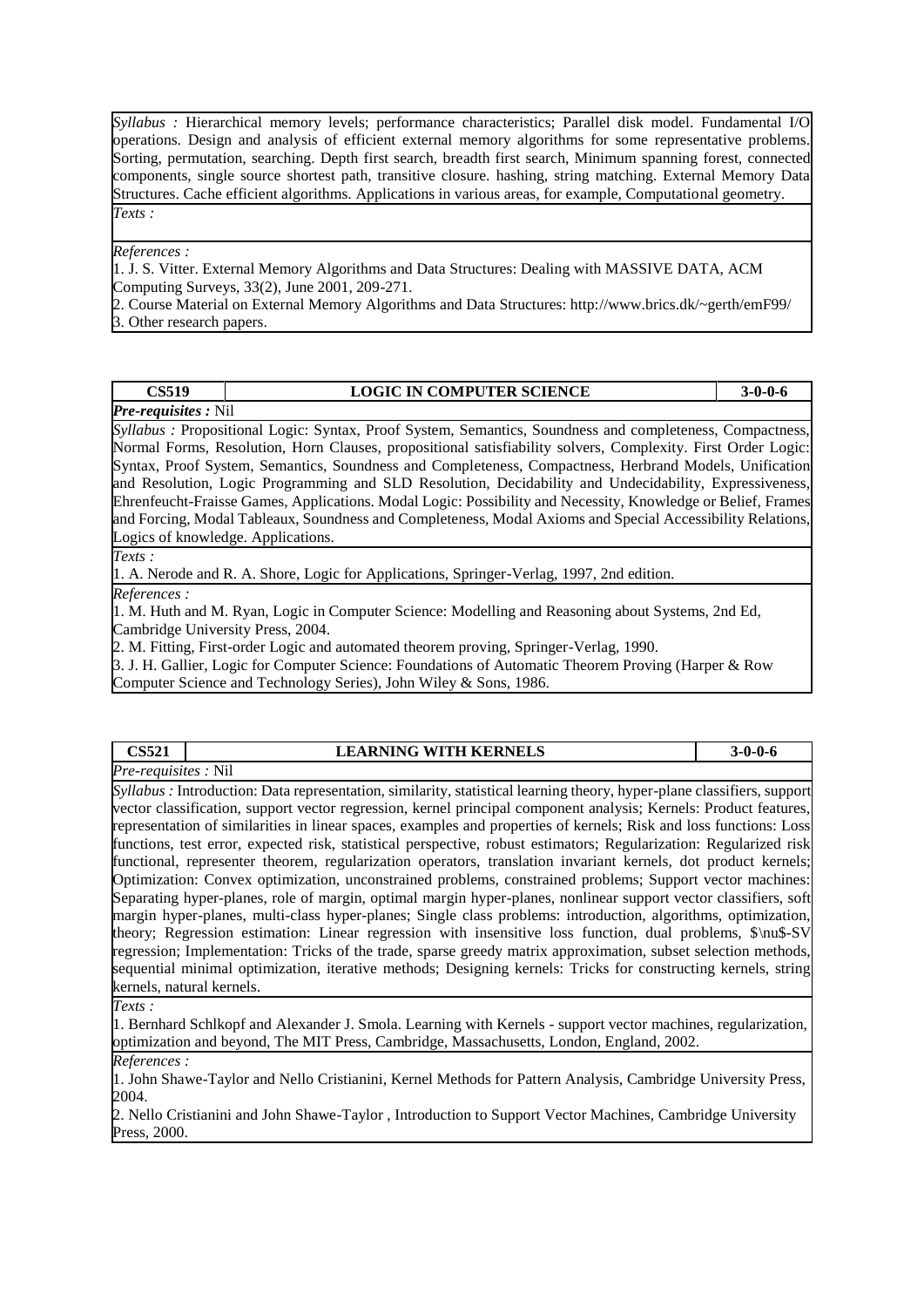| <b>CS523</b>                | <b>COMPUTATIONAL TOPOLOGY</b>                                                                                        | $3-0-0-6$ |
|-----------------------------|----------------------------------------------------------------------------------------------------------------------|-----------|
| <i>Pre-requisites</i> : Nil |                                                                                                                      |           |
|                             | <i>Syllabus</i> : This course is a combination of Algorithms, Geometry, and Topology. The course starts with a broad |           |
|                             | introduction to basic notions in Topology for a Computer Scientist. Then it primarily focuses on designing           |           |
|                             | efficient Algorithms and data structures for the problems from Topology. The relevant topics ranging from point      |           |
|                             | set topology to algebraic topology are presented. The course is motivated with the applications from                 |           |
|                             | computational structural biology, geometric modeling, meshing, curve and surface reconstruction, clustering, 3d-     |           |
|                             | printing, orthodontics, and VLSI routing.                                                                            |           |
|                             | Introduction to topological spaces with motivating examples; Geometric topology: searching a triangulation,          |           |
|                             | surface simplification, triangulations, and complexes; Manifolds: homeomorphism, Jordan separation Theorem,          |           |
|                             | Conway's ZIP proof, imbedding graphs in the plane, and Euler characteristics; Homotopy: deformation retraction,      |           |
|                             | topological equivalence, categories, functors, homotopic paths in the plane, and homotopy of curves on surfaces;     |           |
|                             | Topological Graph Theory: Connected components in surface graphs, min-cuts in surface graphs, and tree               |           |
|                             | decomposition; designing algorithms based on Homology and Duality Theories.                                          |           |

*Texts:* 

1. Computational Topology by Herbert Edelsbrunner, First Edition, American Mathematical Society, 2010. 2. Topology by James R. Munkres, Second Edition, Prentice Hall, 2000.

*References :* 

1. Algebra by Artin, Second Edition, Addison Wesley, 2010.

- 2. Introduction to Topology by Bert Mendelson, Third Edition, Dover Publications Inc., 1990.
- 3. Basic Topology by M. A. Armstrong, Springer, 2010.

4. Algebraic Topology by Allen Hatcher, First Edition, Cambridge University Press, 2001.

5. An Introduction to Morse Theory by Y. Matsumoto, First Edition, American Mathematical Society, 2001.

| <b>CS525</b>                                                                                               | <b>ADVANCED COMPUTER ARCHITECTURE</b>                                                                             |          |          | $3 - 0 - 0 - 6$ |
|------------------------------------------------------------------------------------------------------------|-------------------------------------------------------------------------------------------------------------------|----------|----------|-----------------|
| <b>Pre-requisites</b> : Nil                                                                                |                                                                                                                   |          |          |                 |
|                                                                                                            | Syllabus : Pipeline processor principles and design, Instruction set architecture; Memory addressing; Instruction |          |          |                 |
|                                                                                                            | composition; Instruction-level parallelism; Hazards: dynamic scheduling, branch prediction; Memory hierarchy;     |          |          |                 |
|                                                                                                            | Processor case studies; Multiprocessor introduction: Shared-memory architectures and their synchronisation and    |          |          |                 |
|                                                                                                            | consistency issues, Advanced multi-core topics; Transactional Memory; Interconnection networks.                   |          |          |                 |
| Texts:                                                                                                     |                                                                                                                   |          |          |                 |
| 1. J. L. Hennessy and D. A. Patterson, Computer Architecture: A Quantitative Approach, Morgan Kaufmann,    |                                                                                                                   |          |          |                 |
| fourth                                                                                                     |                                                                                                                   | edition, |          | 2006.           |
| 2. David Culler, J.P. Singh and Anoop Gupta, Parallel Computer Architecture: A Hardware/Software Approach, |                                                                                                                   |          |          |                 |
| Morgan                                                                                                     | Kaufmann.                                                                                                         | first    | edition, | 1998.           |
|                                                                                                            | 3. Kai Hwang, Advanced Computer Architecture: Parallelism, Scalability, Programmability, McGraw-Hill, first       |          |          |                 |
| edition, 1992.                                                                                             |                                                                                                                   |          |          |                 |

*References :* 

### **CS527 FORMAL METHODS FOR SYSTEM VERIFICATION 3-0-0-6**

*Pre-requisites :* Nil

*Syllabus :* Introduction to formal methods and hardware verification. Review of logics: Propositional Calculus and Predicate Calculus. Axioms and rules of Floyd-Hoare Logic. Application of Floyd-Hoare logic to verify hardware circuits. Describing hardware directly in higher order logic. Combinational and sequential behaviour of circuits. Specification of hardware systems. Introduction to Binary Decision Diagram (BDD) and modelling hardware with BDDs. Algorithms for BDD operations. Concept of OBDDs and ROBDDs and operation on ROBDDs. Introduction to Temporal Logic. Linear and Branching time temporal logic. Expressing properties in CTL and CTL\*. CTL model checking algorithm. State space explosion problem: Symbolic data structure and symbolic model checking algorithms. Concept of on-the-fly model checking and automata-theoretic model checking. Study of verification tools: SMV and PVS.

*Texts :* 

*References :* 

1. M. Huth and M. Ryan, Logic in Computer Science: Modelling and Reasoning about Systems, 2nd Ed, Cambridge University Press, 2004.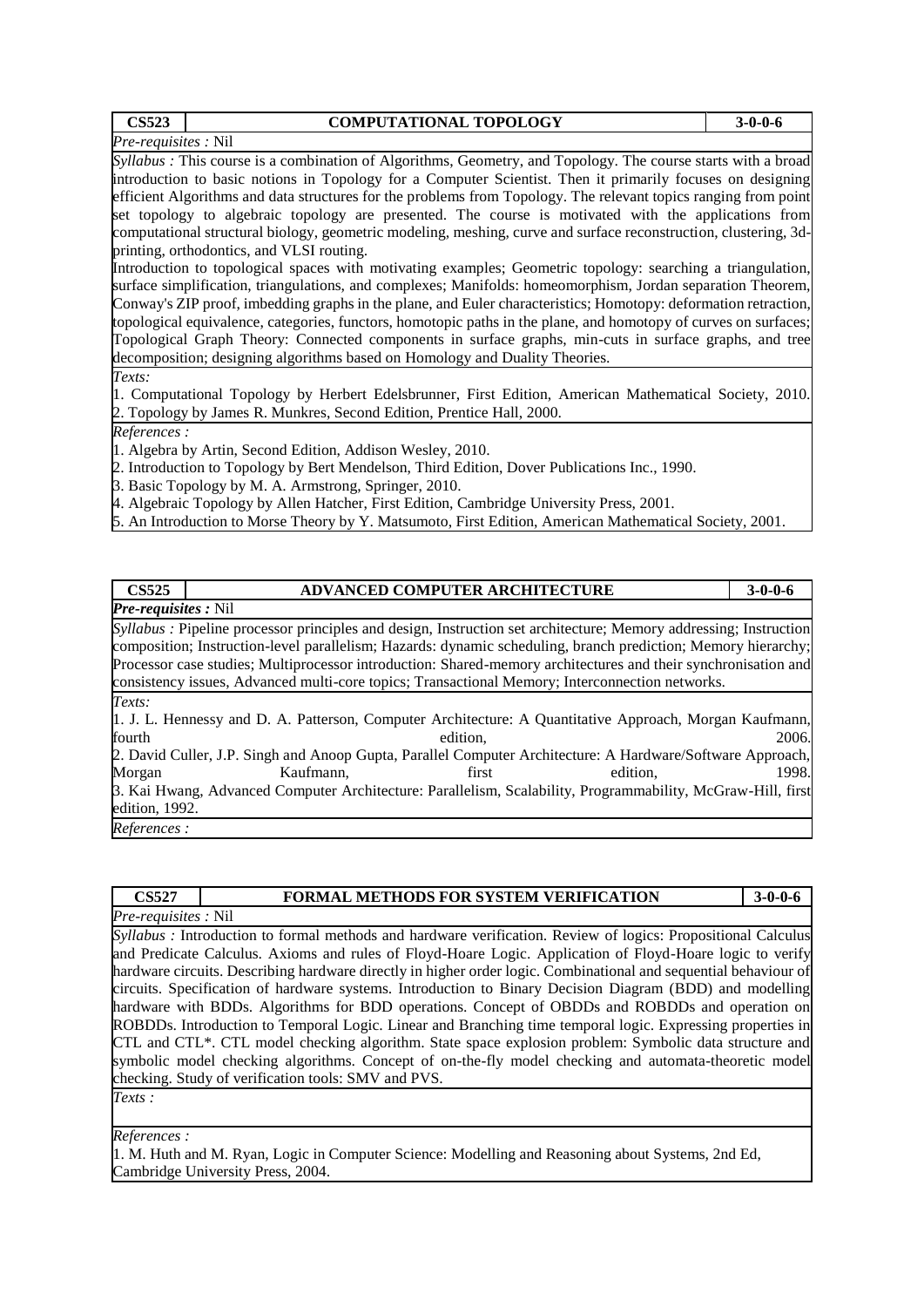2. T. F. Melham, Higher Order Logic and Hardware Verification, Cambridge University Press, 1993.

3. E. M. Clarke, O. Grumberg and D. Peled, Model Checking, MIT Press, 1999.

4. K. L. McMillan, Symbolic Model Checking, Kluwer Academic Publisher, 1993.

5. Z. Manna and A. Pnueli, The Temporal Logic of Reactive and Concurrent System Specification, Springer-Verlag, 1992.

#### **CS529 SEMANTICS OF PROGRAMMING LANGUAGES 3-0-0-6**

#### *Pre-requisites :* Nil

*Syllabus :* Overview of programming language constructs like procedures, jumps, non-determinism, continuations. Introduction to semantic systems. Operational semantics: Labelled transition systems, semantics of a simple language. Denotational semantics: lambda-calculus, semantics of a simple language with loops. Axiomatic semantics: Hoare logic, semantics of a subset of Pascal. Reasoning about concurrent features in programming languages using modal logic.

*Texts :* 

1. G. Winskel, Formal Semantics of Programming Languages: An Introduction, MIT Press, Cambridge, 1993. *References :* 

1. M. J. C. Gordon, The Denotational description of programming languages: An Introduction, Springer-Verlag, 1979.

2. D. Gries, Science of Programming, Springer-Verlag, 1981.

3. D. Friedman, M. Wand and C. Haynes, Essentials of programming languages, 2nd Ed, MIT Press, 2001. 4. J. R. Hindley and H. P. Seldin, Introduction to Combinators and Lambda-calculus, Cambridge University Press, 1988.

### **CS5331 FUNCTIONAL AND LOGIC PROGRAMMING 3-0-0-6**

*Pre-requisites :* Nil

*Syllabus :* Functional programming: Functions as first class objects, laziness, data-types and pattern matching, classes and overloading, side-effects etc. Languages like ML and Haskell will be used to describe the concepts. Lambda calculus: Syntax, conversions, normal forms, Church-Rosser theorem, combinators. Implementation issues: Graph reduction, Three Instruction Machine. Logic programming: Horn clauses, resolution, SLDrefutation, Prolog. Negation in logic programs and implementation issues.

*Texts :* 

1. R. Bird and P. Wadler, Introduction to Functional Programming, 2nd Ed, Prentice-Hall, 1998.

2. S. L. Peyton-Jones, The Implementation of Functional Programming Languages, Prentice-hall, 1987.

(Full text available online: http://research.microsoft.com/Users/simonpj/Papers/slpj-book-1987/index.htm)

3. J. W. Lloyd, Foundations of Logic Programming, Springer-Verlag, 2nd Ed. 1987.

*References :* 

1. J. D. Ullman, Elements of ML Programming, ML 97 Edition, 2nd Ed, Prentice-Hall, 1998.

2. L. Sterling and E. Shapiro, The Art of Prolog, 2nd Ed, MIT Press, 1994.

3. J. R. Hindley and H. P. Seldin, Introduction to Combinators and Lambda-calculus, Cambridge University Press, 1988.

| <b>CS533</b>                 | <b>ADVANCED COMPILERS</b>                                                                                             | $3 - 0 - 0 - 6$ |
|------------------------------|-----------------------------------------------------------------------------------------------------------------------|-----------------|
| <b>Pre-requisites:</b> Nil   |                                                                                                                       |                 |
|                              | <i>Syllabus</i> : Introduction to code optimization, efficient code generation and parallelizing compilers. Data-flow |                 |
|                              | analysis: Classical theory, bi-directional flows, unified algorithms etc. Efficient code generation: Algorithms,      |                 |
|                              | register allocation heuristics and automated tools. Parallelism detection : Data dependence, control dependence,      |                 |
|                              | various restructuring transformations on loops. Inter-procedural analysis: Constant propagation, data dependence      |                 |
| letc. Selected case studies. |                                                                                                                       |                 |

*Texts :* 

1. S. Muchnick, Advanced Compiler Design and Implementation, Morgan Kaufmann, 1997. 2. M. J. Wolfe, High Performance Compilers for Parallel Computing, Addison-Wesley, 1995.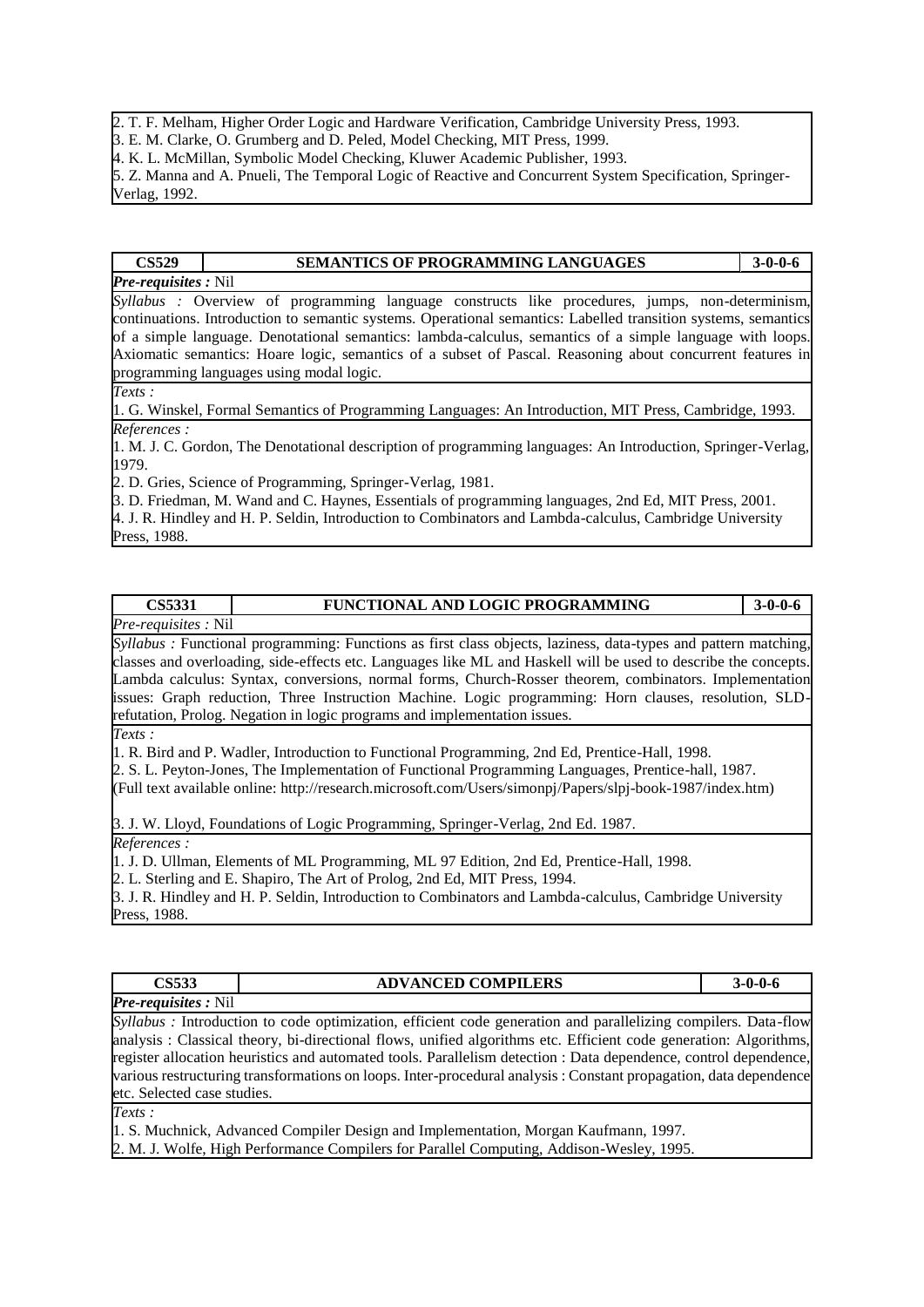#### *References :*

- 1. V. Sarkar, Partitioning and Scheduling Parallel Programs for Multiprocessors, MIT Press, 1989.
- 2. A. Aho, R. Sethi and J. D. Ullman, Compilers: Principles, Techniques and Tools, Addison Wesley, 1986. 3. Selected research papers.

## *Pre-requisites :* Nil

### **CS535 DISTRIBUTED SYSTEMS 3-0-0-6**

*Syllabus :* Introduction to distributed computing models. Issues in distribution of data and control: Clock synchronization, agreement, deadlock detection, termination detection etc. Distributed file servers: Concurrency control and recovery, resiliency etc. Distributed programming environments: Communication primitives, selected case studies. (Note: Some topics may be added/deleted to suit specific offerings of the course)

*Texts :* 

1. G. F. Coulouris, J. Dollimore and T. Kindberg, Distributed Systems: Concepts and Design, 4th Ed, Addison-Wesley, 2005.

*References :* 

1. S. Mullender (Ed), Distributed Systems, 2nd Ed, Addison-Wesley, 1994.

2. M. Singhal and N. Shivratri, Advanced Concepts in Operating Systems, McGraw Hill, 1994.

3. Selected research papers.

### **CS537 INTERNET PROTOCOLS 3-0-0-6**

*Pre-requisites :* Nil

*Syllabus :* Overview of IPv4, TCP, IPv6, ICMP, ARP, DHCP; Routing Protocols: OSPF, RIP, BGP, Ad hoc network routing (AODV, DSR); IP Security: NAT, IPSEC, Socks, SSL; Quality of Service related protocols: Intserv, diffserv, Queuing techniques (WFQ, RED, etc.); Multi-Protocol Label Switching (MPLS) and GMPLS; Virtual Private Network (VPN) Protocols: L2TP, PPTP; Overview of Application Layer Protocols: DNS, LDAP, SMTP, POP3, IMAP4, SNMP; Voice over IP Protocols (VOIP) and videoconferencing: SIP, H323. Server Load Balancing Techniques.

*Texts :* 

1. Adolfo Rodriguez, et. al, TCP/IP Tutorial and Technical Overview, IBM Redbook, available online at http://www.redbooks.ibm.com/pubs/pdfs/redbooks/gg243376.pdf, 2001.

*References :* 

1. Charles. M.Kozierek, TCP/IP Guide, Shroff Publishers, Mumbai, 2005.

2. Uyless Black, MPLS and Label Switching Networks, Pearson Education (LPE), 2002.

3. Request for Comments (RFC) from www.ietf.org.

| CS539 | <b>WIRELESS SENSOR NETWORK</b> | $.9 - 0 - 0 - 6$ |
|-------|--------------------------------|------------------|

*Pre-requisites :* Nil *Syllabus : Introduction to ad hoc networks. Routing-Proactive routing protocols, Reactive routing protocols,* backbone, Position based routing, power efficient routing; Introduction to sensor networks and its applications: Architecture and factors influencing the sensor network design. Routing protocols- data centric routing protocols, hierarchical routing protocols, location based routing, energy efficient routing etc; Node Scheduling and coverage issues, topology control. Querying, data collection and processing, Collaborative information processing and group connectivity. Target tracking and identity management using sensor networks. Localization . Application & future research Challenges.

*Texts :* 

1. Wireless Sensor Networks : A systems perspective By Nirupama Bulusu and Sanjay Jha, editors Artech House, August 2005.

2. F. Zhao and L. Guibas. Wireless Sensor Networks: An Information Processing Approach. Elsevier/Morgan-Kaufmann, 2004.

3. Wireless Sensor Networks : Architecture and Protocols By Jr., Edgar H. Callaway.

4. Wireless Sensor Networks, An Edited Book Editors : C.S Raghavendra, Krishna M. Sivalingam and Taieb Znati.

*References :*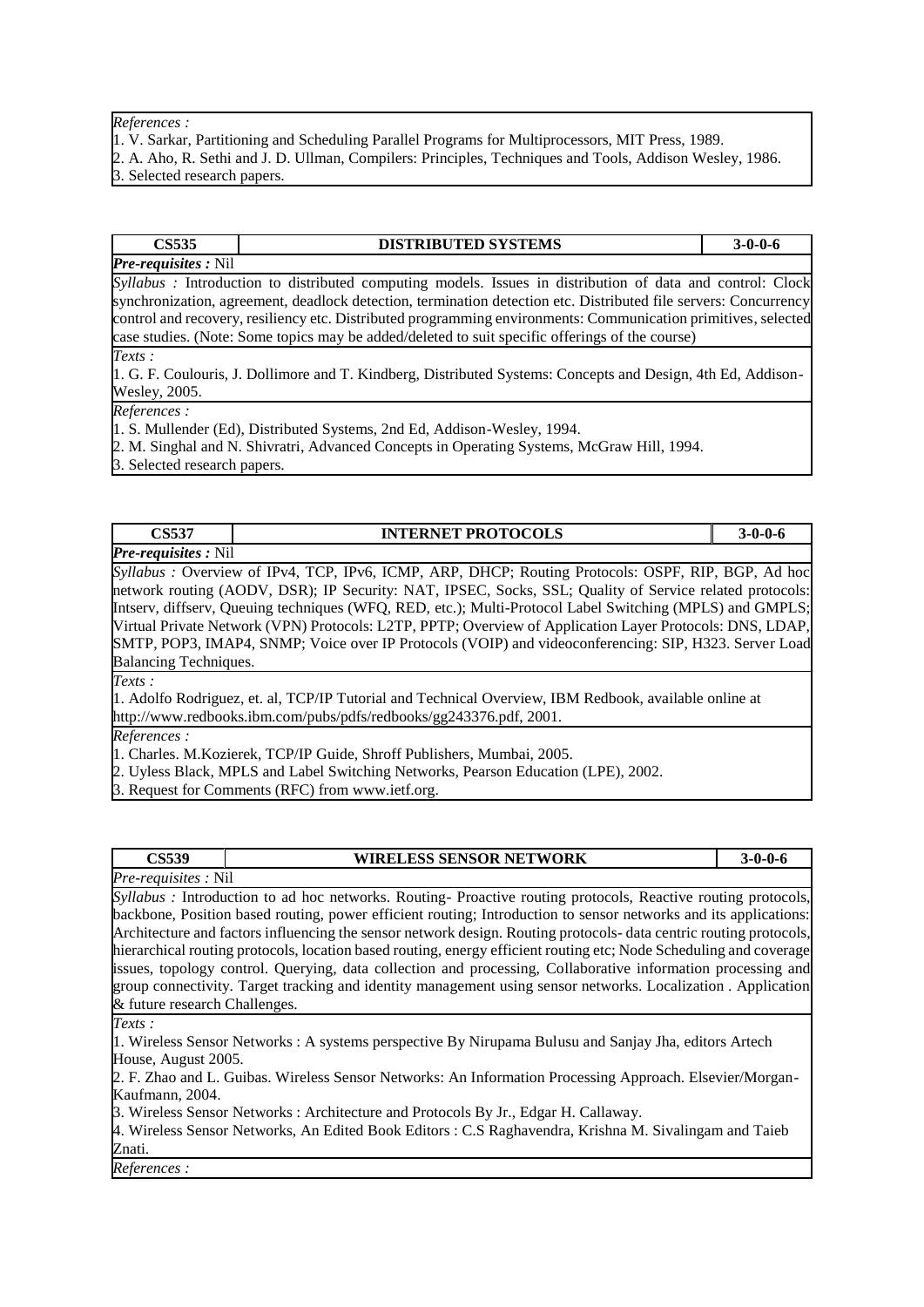| <b>CS541</b>        | <b>MULTIMEDIA SYSTEMS</b>                                                                                     | $3 - 0 - 0 - 6$ |  |  |
|---------------------|---------------------------------------------------------------------------------------------------------------|-----------------|--|--|
| Pre-requisites: Nil |                                                                                                               |                 |  |  |
|                     | Syllabus: Introduction to Multimedia, DSP Preliminaries: Fundamentals of Signal and Systems, Transformations, |                 |  |  |
|                     | Image Representations and Transformations, Elements of Image Compression and Coding: Lossy and Lossless       |                 |  |  |
|                     | Image Compressions, Fixed-length and Variable-length Coding, Discrete Cosine Transforms and Coding,           |                 |  |  |
|                     | Wavelet Transform and Coding, Multimedia Standards: Still Image Compression Standards: JPEG and JPEG          |                 |  |  |
|                     | 2000, Elements of Video Compression System: DPCM, Motion Estimation, Video Compression Standards:             |                 |  |  |
|                     | Overview, H.261, H.263, H.264, MPEG-1: Specification, continuity and synchronization, MPEG-2: Overview,       |                 |  |  |
|                     | scalability, Audio Compression: Overview, MPEG Audio Coder                                                    |                 |  |  |
| Texts:              |                                                                                                               |                 |  |  |
|                     | 1. K. R. Rao, Zoran S. Bojkovic, Dragorad A. Milovanovic, Multimedia Communication Systems: Techniques,       |                 |  |  |
|                     | Standards, and Networks, Prentice Hall PTR, 2000.                                                             |                 |  |  |
|                     | 2. Yun Q Shi,, Huifang Sun, Image and Video Compression for Multimedia Engineering: Fundamentals,             |                 |  |  |
|                     | Algorithms, and Standards, second edition, CRC Press, 2008.                                                   |                 |  |  |
| References:         |                                                                                                               |                 |  |  |
|                     | 1. John G. Proakis and Dimitris K Manolakis, Digital Signal Processing (4th Edition), Prentice Hall, 2006.    |                 |  |  |
|                     | 2. Iain Richardson, Iain E. G. Richardson, " H.264 and MPEG-4 Video Compression: Video Coding for Next        |                 |  |  |
|                     | Generation Multimedia,"John Willey 2004.                                                                      |                 |  |  |
|                     | 3. A. K. Jain, "Fundamentals of Digital Image Processing", Prentice-Hall, 1989.                               |                 |  |  |
|                     | 4. Oge Marques, Practical Image and Video Processing Using MATLAB, Wiley-IEEE Pres, 2009.                     |                 |  |  |
|                     | 5. Andreas Spanias, Ted Painter, Venkatraman Atti, Audio Signal Processing and Coding, John Wiely, 2007.      |                 |  |  |

6. W. Pennebaker, J. Mitchell, "JPEG Still Image Data Compression Standard", Van Nostrand Reinhold, New York, 1993.

Visit Amazon's Dzung Tien Hoang Pagesearch results. Learn about Author Central Jeffrey Scott Vitter, Jeffrey S Vitter, Dzung Tien Hoang Efficient Algorithms for MPEG Video Compression, John Wiley & Sons, 2002.

| CS543                      | <b>CHINE LEARNING</b><br>MA | 3-0-0-6 |
|----------------------------|-----------------------------|---------|
| <i>Pre-requisites:</i> Nil |                             |         |

*Syllabus :* Definitions, goals and history of Machine Learning. Taxonomies of methods and research paradigms. Knowledge-level vs. symbol-level learning. Major approaches of learning: Inductive concept acquisition (version-space, ID3, and AQ algorithms); inductive bias, minimum description length principle. Formal models of learnability. learning in the limit. PAC learnability. Ockham's razor. Learning by observation and discovery (e.g., conceptual clustering in CLUSTER and COBWEB) Scientific and mathematical discovery (e.g., AM and BACON) Explanation-based learning: macro-operators (STRIPS), explanation generalization (as in EBG, EGGS, and SOAR); Connectionist (i.e. neural network) learning (perception and back-propagation), Analogy and casebased reasoning (exemplars, structure mapping).

*Texts :* 

1. J. Shavlik and T. Dietterich (Ed), Readings in Machine Learning, Morgan Kaufmann, 1990. 2. P. Langley, Elements of Machine Learning, Morgan Kaufmann, 1995.

*References :* 

| <b>CS545</b>                       | <b>MINING</b><br>DА |  |
|------------------------------------|---------------------|--|
| Pre<br>$  -$<br>N11<br>reautsites. |                     |  |

*Syllabus :* Types of data mining problems. The process of data mining. Statistical evaluation of big data: statistical prediction, performance measures, pitfalls in data-mining evaluation. Data preparation: data models, data transformations, handling of missing data, time-dependent data, textual data. Data reduction: feature selection, principal components, smoothing data, case subsampling. Predictive modeling: mathematical models, linear models, neural nets, advanced statistical models, distance solutions, logic solutions, decision trees, decision rules, model combination. Solution analyses: graphical trend analyses, comparison of methods. Case studies. Future trends: text mining, visualization, distributed data. Practical sessions using open-source software. *Texts :* 

1. S. Weiss and N. Indurkhya, Predictive Data-Mining: A Practical Guide, Morgan Kaufmann, 1998.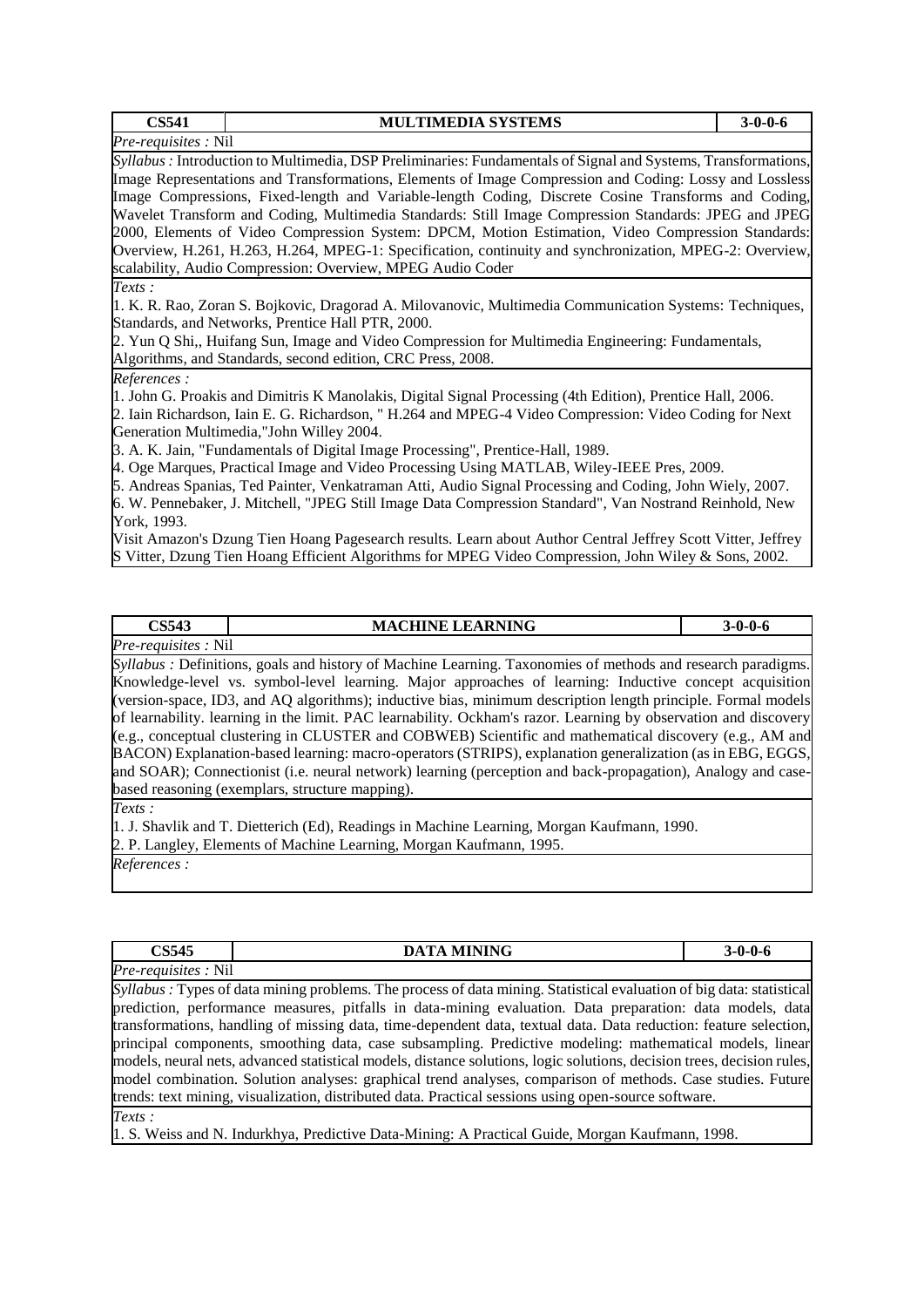#### *References :*

1. S. Weiss, N. Indurkhya, T. Zhang and F. Damerau, Text Mining: Predictive Methods for Analyzing Unstructured Information, Springer, 2004.

#### **CS547 HUMAN COMPUTER INTERACTION 3-0-0-8**

## *Pre-requisites :* Nil

*Syllabus :* HCI foundation: history, human abilities, state of the art in computing technology, interaction styles and paradigms; Design process: interaction design basics, HCI in software process, design rules and guidelines, implementation support (UI software), universal design; Interaction styles: direct manipulation, WIMP, web interface, natural language interaction; Evaluation techniques; Models in HCI: formal models, linguistic models, cognitive models (KLM/GOMS), cognitive architectures, hybrid models; Task analysis; Dialogue design; Advanced topics (overview) pervasive computing, CSCW, virtual reality, tangible user interface, multimedia.

*Texts :* 

1. A. Dix, J. Finlay, G. D. Abowd and R. Beale, Human Computer Interaction, 3rd edition, Pearson Education, 2005.

*References :* 

1. J. Preece, Y. Rogers, H. Sharp, D. Baniyon, S. Holland and T. Carey, Human Computer Interaction, Addison-Wesley, 1994.

2. C. Stephanidis (ed.), User Interface for All: Concepts, Methods and Tools. Lawrence Erlbaum Associates, 2001.

3. J. M. Caroll (ed.), HCI Models, Theories and Frameworks: Towards a Multidisciplinary Science (Interactive Technologies), Morgan Kauffman, 2003.

4. W. O Galitz, The Essential Guide to User Interface Design, John Wiley & Sons, Inc, 2002 (Indian Edition). 5. B. Shneiderman, Designing the User Interface, Addison Wesley, 2000 (Indian Reprint).

# *Pre-requisites :* Nil

#### **CS549 COMPUTATIONAL SYSTEMS BIOLOGY 3-0-0-6**

*Syllabus :* Cellular components interact with each other to carry out their specific functions. One way to understand cellular processes at system level is to model them as networks of interactions. The Objective of the course is to understand underlying computational challenges posed by such models. Algebraic graph theory, machine learning and statistics have been widely used for inference and analysis of such networks. This course aims to discuss state-of-the-art algorithms, demonstrate their use in understanding molecular mechanism at systems levels along with limitations. The course would not require any biological background and all relevant biological concepts would be introduced in the course.

Introduction: Molecular Cell Biology, Systems Biology, Networks; Biological Networks: Transcriptional Regulatory Networks, Protein-protein interaction networks, Metabolic Networks, Genetic Networks, Disease Networks; Networks Measures; Inference of Networks: Graphical Models, Kernel based method, Regression based method, Information Theory based models; Network Analysis: Generic organizing principles of biological networks; Network integration; Application of networks in disease diagnosis and drug target prediction. Application of model verification and formal methods.

*Texts :* 

1. Edda Klipp, Wolfram Liebermeister, Christoph Wierling, Axel Kowald, Hans Lehrach, and Ralf Herwig. Systems Biology: A Textbook, Wiley-Blackwell, 2009.

*References :* 

1. Uri Alon. An Introduction to Systems Biology - Design Principles of Biological Circuits, CRC Press, 2007.

2. Mark E. J. Newman. Networks: An Introduction, Mark Newman, Oxford University Press, 2010.

3. Bruce Alberts, Alexander Johnson, Julian Lewis, Martin Raff, Keith Roberts, Peter Walter. Molecular Biology of the Cell, Garland Science (Taylor & Francis Group), 2007.